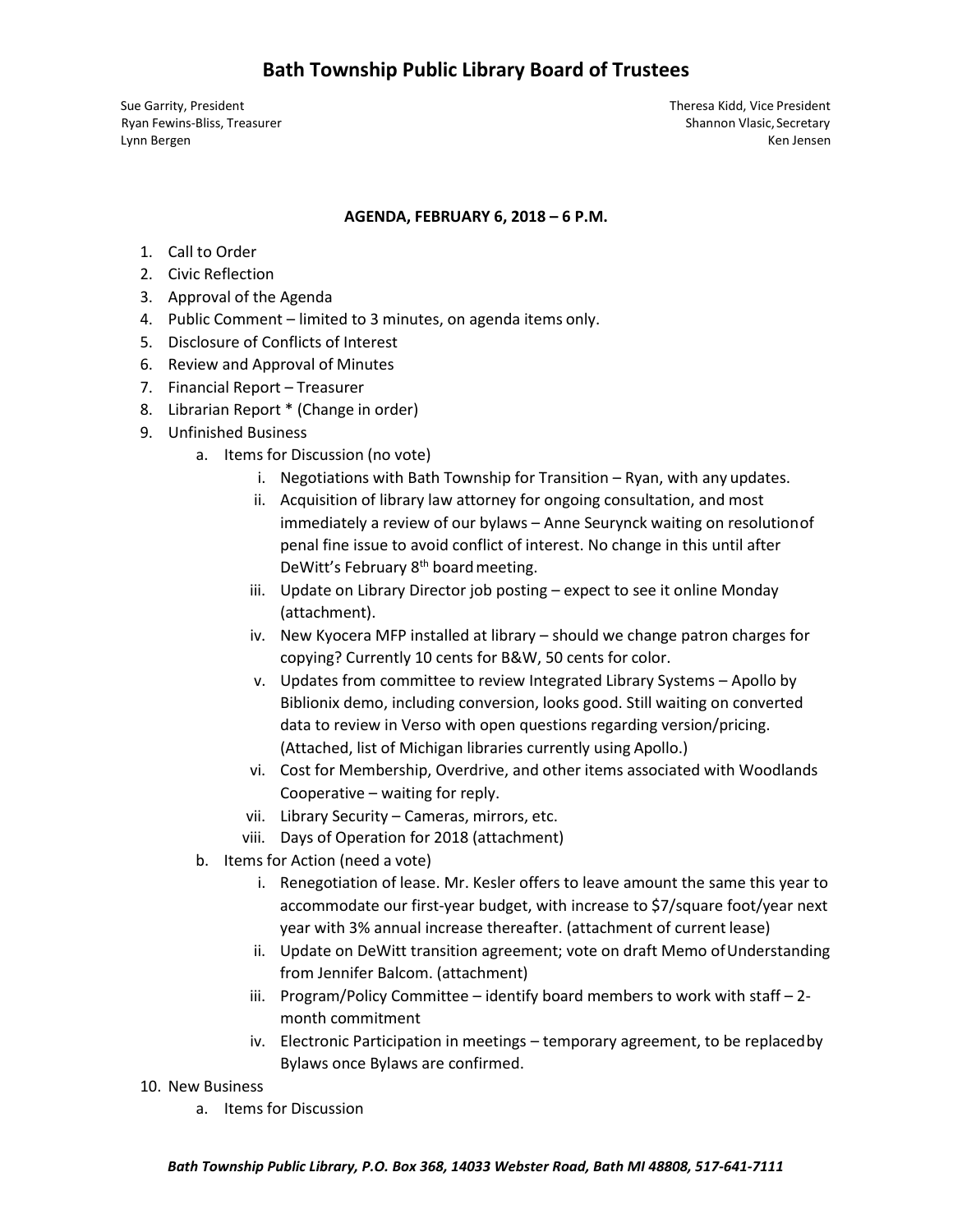#### **Bath Township Public Library Board of Trustees**

Sue Garrity, President Theresa Kidd, Vice President

Ryan Fewins-Bliss, Treasurer Shannon Vlasic, Secretary Shannon Vlasic, Secretary Lynn Bergen Ken Jensen Ken Jensen Ken Jensen Ken Jensen Ken Jensen Ken Jensen Ken Jensen

- i. Sick day policies
- ii. Advertising opportunities
- b. Items for Action
	- i. Days of Operation for 2018
- 11. Public Comment Limited to 3 minutes
- 12. Board Member Comments
- 13. Adjournment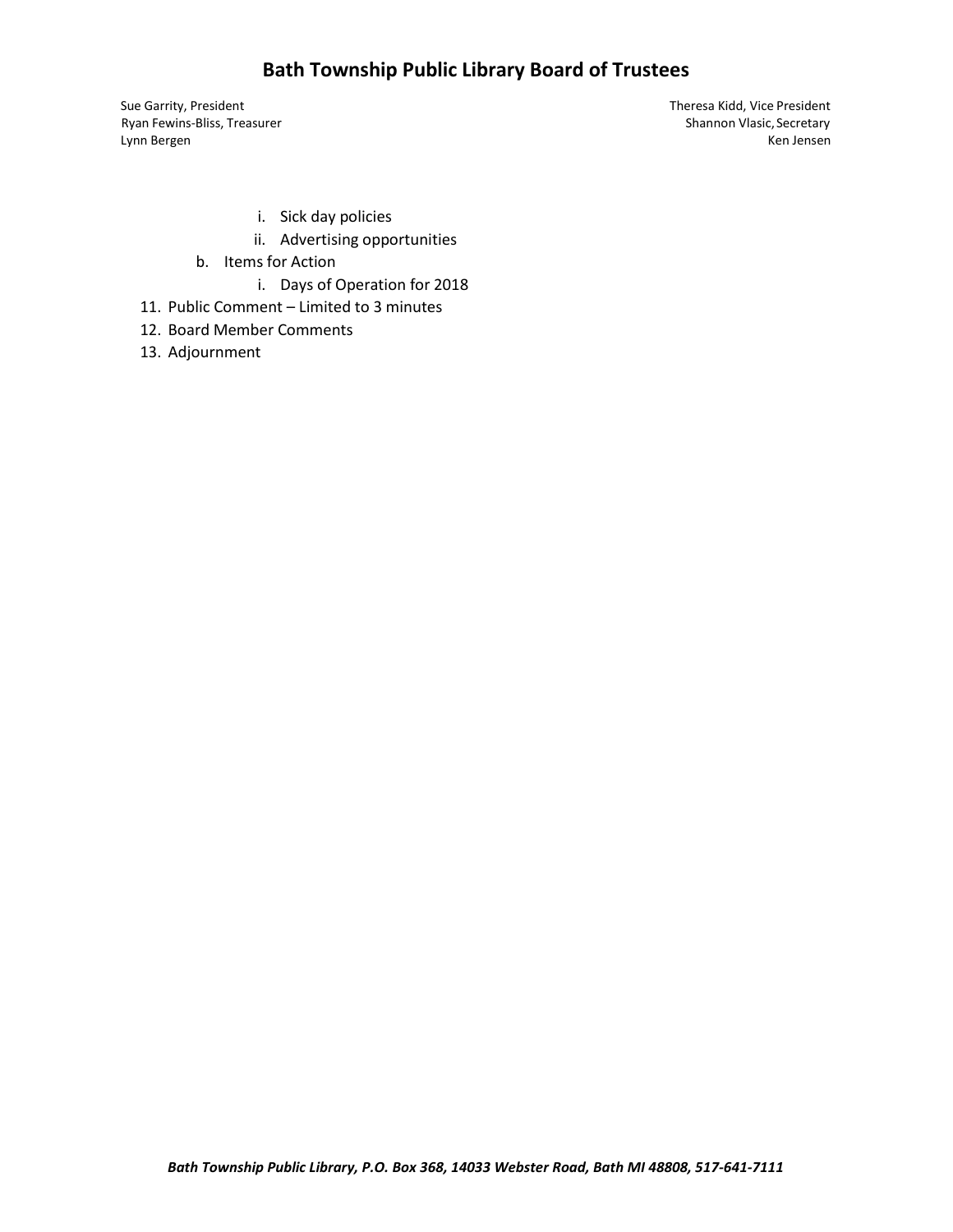Minutes 01/02/2018

Board Attendance: Sue Garrity, Lynn Bergen, Theresa Kidd, Ken Jensen, Shannon Vlasic, Ryan Fewins-Bliss

Public: Alex Suarez, Leon Puttler

Meeting called to order at 6:00pm by Sue.

Moment of civic reflection.

Theresa moves to approve tentative agenda, Shannon 2nd, all in favor.

Public Comment: Alex re: closures; needs clarification concerning pay on weather closure days vs holidays; currently full-time pay is 8 hours; part-time pay is 4 hours.

Disclosure of conflicts of Interest: none.

Lynn moves to accept last week's minutes, Theresa 2nd, all in favor.

Financial Report: Nothing on paper yet. Will have at end of month. 2 tax payments have been received so far, roughly \$75,000. Great communication with township- bills are being paid, will run payroll tomorrow. Ryan to do QuickBooks Training soon. (Per Ken, can get QuickBooks training via Tech Soup once we get IML number through Library of MI. QuickBooks through Tech Soup estimated to be \$50-\$125/ month.)

#### DISCUSSION:

Dan and Ryan meeting after January 31st to negotiate and settle expenses. Invoiced township for payroll.

Kesler's emailed Sue and Dan to get update on lease transition. Will potentially be meeting on 1/23.

Finishing transition before securing new attorney Anne. Waiting for memo of understanding from Dewitt Library. Ryan, Theresa, Lynn & Sue went to meeting at Dewitt; we will pay \$6,000 up front and \$6,000 when we are done receiving penal funds. This will secure services with Dewitt Library for Bath Township residents through June 2018.

Discuss program committee in the future. Programming, coding, etc.… partnerships with LCC or MSU? Classes for kids and adults including website design.

New printer/ copier: Do we want to keep patron prices the same? Keep on agenda.

ILS: no report to give currently. Still fact-finding. Narrowed down to four potentials. Keep on agenda.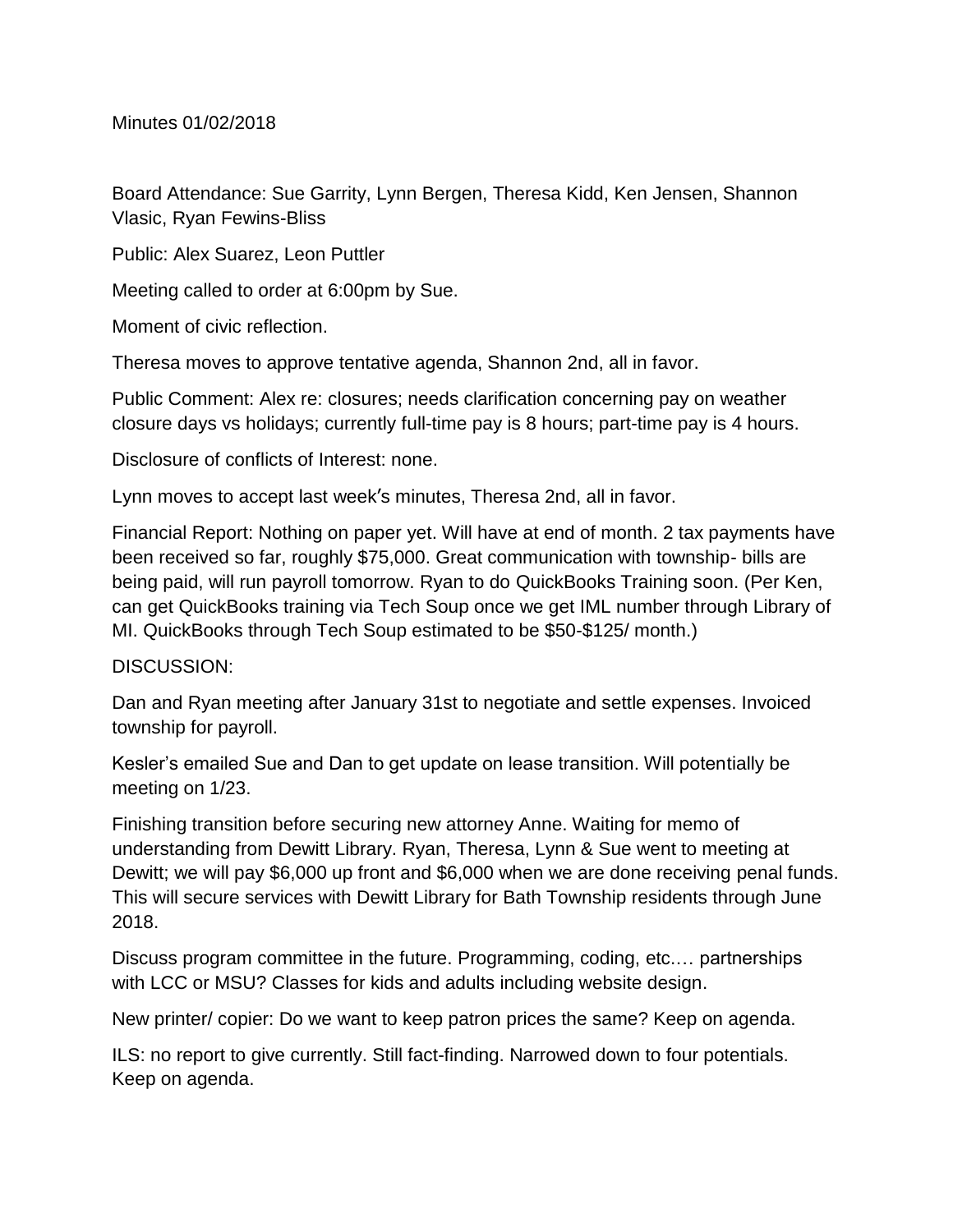Overdrive/Woodlands Co-Op: Kate emailed. We will be able to qualify for membership prior to ILS. Sue will get details re: billing without State funding. Keep on agenda.

ASK: Quote for proactive care services. Monitor internet connection, unlimited help desk M-F 8-5, malware, antivirus, etc.…\$850/ month + \$850 up front cost = \$10,200 + \$850 = \$11,050. Budgeted for \$13,000/ year. Almost \$2k under budget. Great! Sue will bring proposals for costs of staff terminal replacements to next meeting.

#### ACTION:

Lynn moves to follow through with ASK contract as presented. Ken 2nd, all support.

Theresa moves to go forward with contract with KDL for hiring library manager as presented. Shannon 2nd, all support.

NEW BUSINESS:

Additional hours: Ryan moves to authorize each staff member up to 5 additional hours per pay period. Derek currently works 30 hours and Alex 21 hours per week. Lynn 2nd, all support.

Expense reimbursement: Ryan has forms for anyone who needs one.

Security system: Keep on agenda.

Days of operation 2018/ holidays: Table until next meeting.

Weather closure policy: Shannon moves to keep current closing policy until new director is hired, with clarification that if Bath Schools PLUS AT LEAST ONE neighboring district is closed, the library shall also close for the day. Theresa 2nd, all support.

Lynn moves that the above policy is re-visited once the new director is hired. Lynn 2nd, all support.

Sick day policy: If someone calls in and we must call an employee in to cover, is pay increased for that employee? Put on agenda for next meeting.

Common policies: Keep on agenda.

Advertising: Something to think about. Sue purchased yearbook ad. Sign on baseball fields? Keep on agenda.

Librarian report: emailed.

PUBLIC COMMENT: Leon: Do not pre-judge what we are looking for in a candidate. Choose best candidate for director based on interview and "total package."

BOARD COMMENT: none.

Theresa moves to adjourn, Ryan 2nd, all support.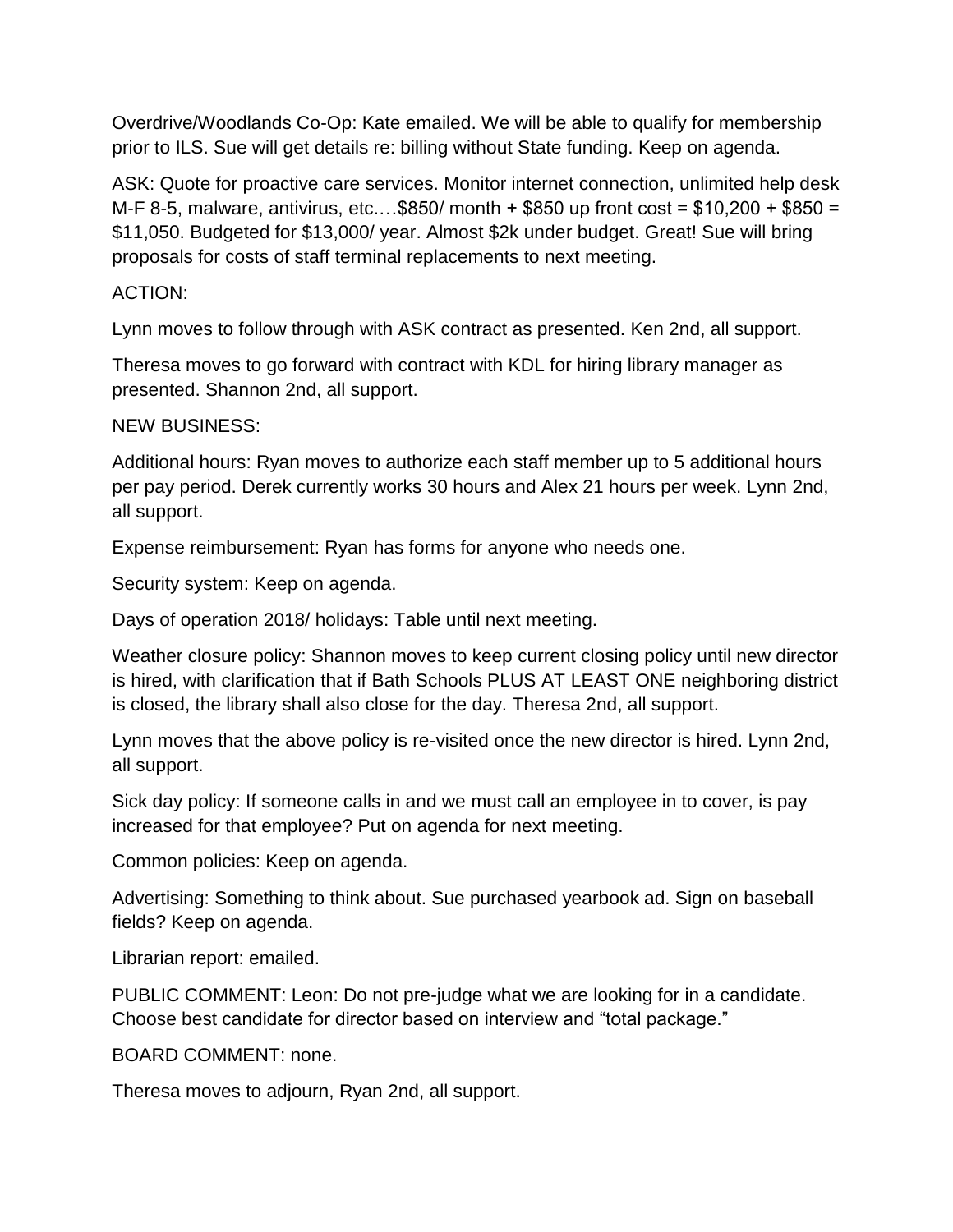Meeting adjourned at 7:50pm.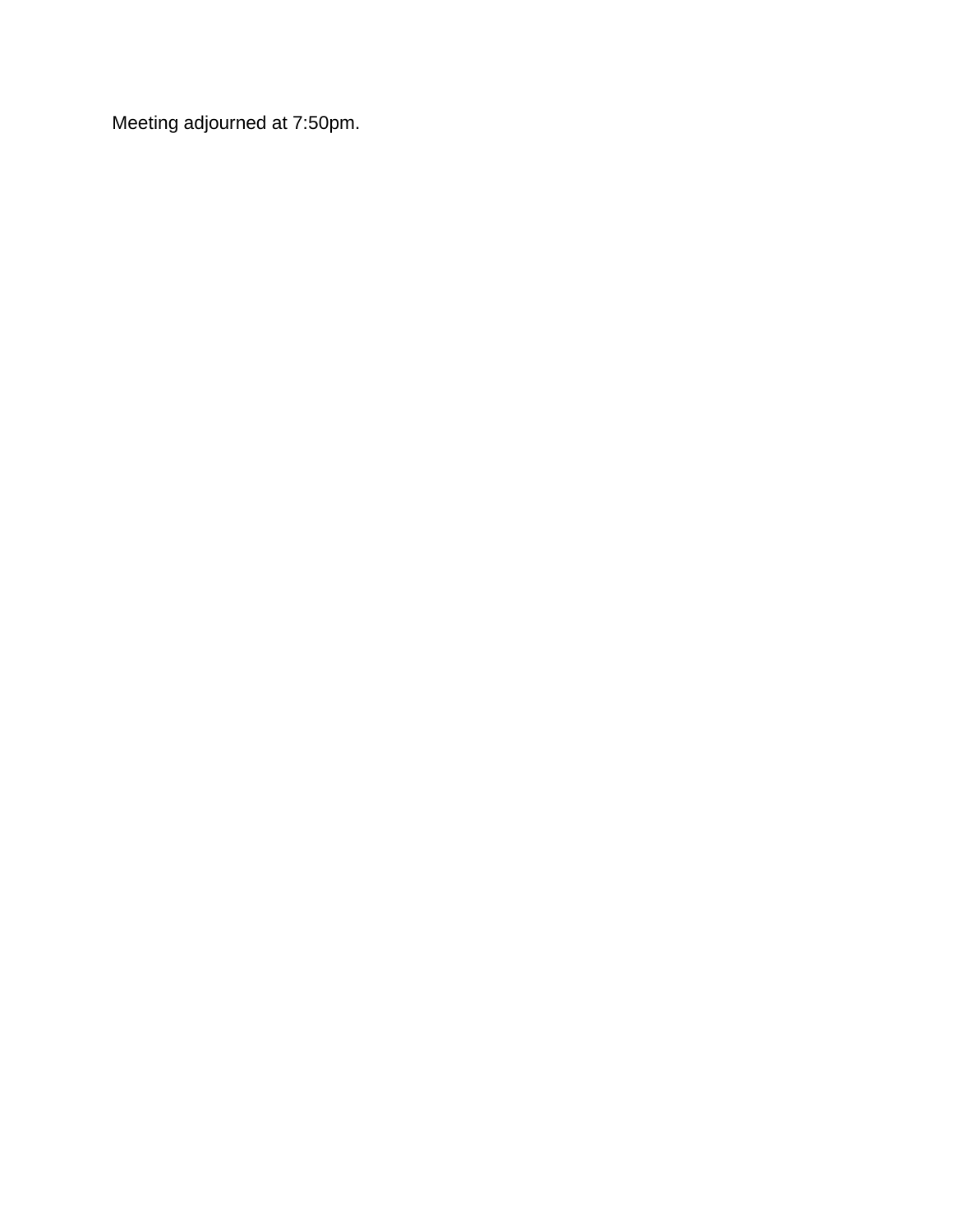| Revenue                  |   | FY2018 Budget FY2018 Actual |     |                          |    | <b>Difference</b> | <b>Notes</b>                                         |  |  |  |  |  |
|--------------------------|---|-----------------------------|-----|--------------------------|----|-------------------|------------------------------------------------------|--|--|--|--|--|
|                          |   |                             |     |                          |    |                   |                                                      |  |  |  |  |  |
| Millage Funds            |   | \$275,000.00                |     |                          |    |                   | $$ 159,442.68$ $$ (115,557.32)$ Tax Bills due Feb 15 |  |  |  |  |  |
| <b>Penal Fines</b>       | S | 55,000.00 \$                |     | $\sim$                   |    |                   | $$$ (55,000.00) Expected Sept 2018                   |  |  |  |  |  |
| State Aid                |   |                             |     | $\overline{\phantom{a}}$ |    |                   |                                                      |  |  |  |  |  |
| Fundraising/Grantwriting |   | 10,000.00                   | - S | 500.00                   | -S | (9,500.00)        |                                                      |  |  |  |  |  |
| <b>Service Fees</b>      |   | $\blacksquare$              |     | $86.19 \quad $$          |    |                   | 86.19 Fines, Copies, Etc.                            |  |  |  |  |  |
| <b>Miscellaneous</b>     |   | $\blacksquare$              | \$  | $100.00 \quad $$         |    |                   | 100.00 Intial startup deposit                        |  |  |  |  |  |
| <b>Total Revenue</b>     |   | 340,000                     |     | 160,129                  |    | (179, 871)        |                                                      |  |  |  |  |  |

# **Bath Township Public Library Finance Report - January 31, 2018**

| <b>Expenses</b>                  | FY2018 Budget FY2018 Actual |     |                              |     | <b>Difference</b> | <b>Notes</b>        |  |  |  |  |
|----------------------------------|-----------------------------|-----|------------------------------|-----|-------------------|---------------------|--|--|--|--|
|                                  |                             |     |                              |     |                   |                     |  |  |  |  |
| <b>Staff</b>                     |                             |     |                              |     |                   |                     |  |  |  |  |
| <b>Salaries</b>                  | \$<br>$88,375$ \$           |     | 2,287.60                     | S.  | 86,087.40         |                     |  |  |  |  |
| <b>Benefits</b>                  | \$<br>21,794                | -\$ | 570.98                       | S.  | 21,222.52         |                     |  |  |  |  |
| <b>Subtotal</b>                  | \$<br>110,169               | \$  | 2,858.58                     |     | \$107,309.92      |                     |  |  |  |  |
| Administration                   |                             |     |                              |     |                   |                     |  |  |  |  |
| Insurance                        | \$<br>8,000                 | Ŝ.  | 2,636.00                     | \$. | 5,364.00          |                     |  |  |  |  |
| <b>Accounting &amp; Auditing</b> | \$<br>8,000                 | -\$ | 362.05                       | S.  | 7,637.95          | <b>Payroll Fees</b> |  |  |  |  |
| Legal Counsel                    | \$<br>12,000                | Ŝ.  | 140.00                       | S.  | 11,860.00         |                     |  |  |  |  |
| Consultants                      | 10,000                      | -\$ | $\blacksquare$               | S   | 10,000.00         |                     |  |  |  |  |
| Dues/Memberships                 | \$<br>4,500                 | \$  | $\qquad \qquad \blacksquare$ | Ş   | 4,500.00          |                     |  |  |  |  |
| <b>Subtotal</b>                  | \$<br>42,500                | \$  | 3,138.05                     | \$  | 39,361.95         |                     |  |  |  |  |
| <b>Collections and Materials</b> |                             |     |                              |     |                   |                     |  |  |  |  |
| <b>Books</b>                     | \$<br>$20,000$ \$           |     | $\blacksquare$               | \$  | 20,000.00         |                     |  |  |  |  |
| Media                            | \$<br>5,000                 | - Ś | -                            | \$  | 5,000.00          |                     |  |  |  |  |
| Periodicals                      | \$<br>12,000                | \$  | 14.98                        | \$  | 11,985.02         |                     |  |  |  |  |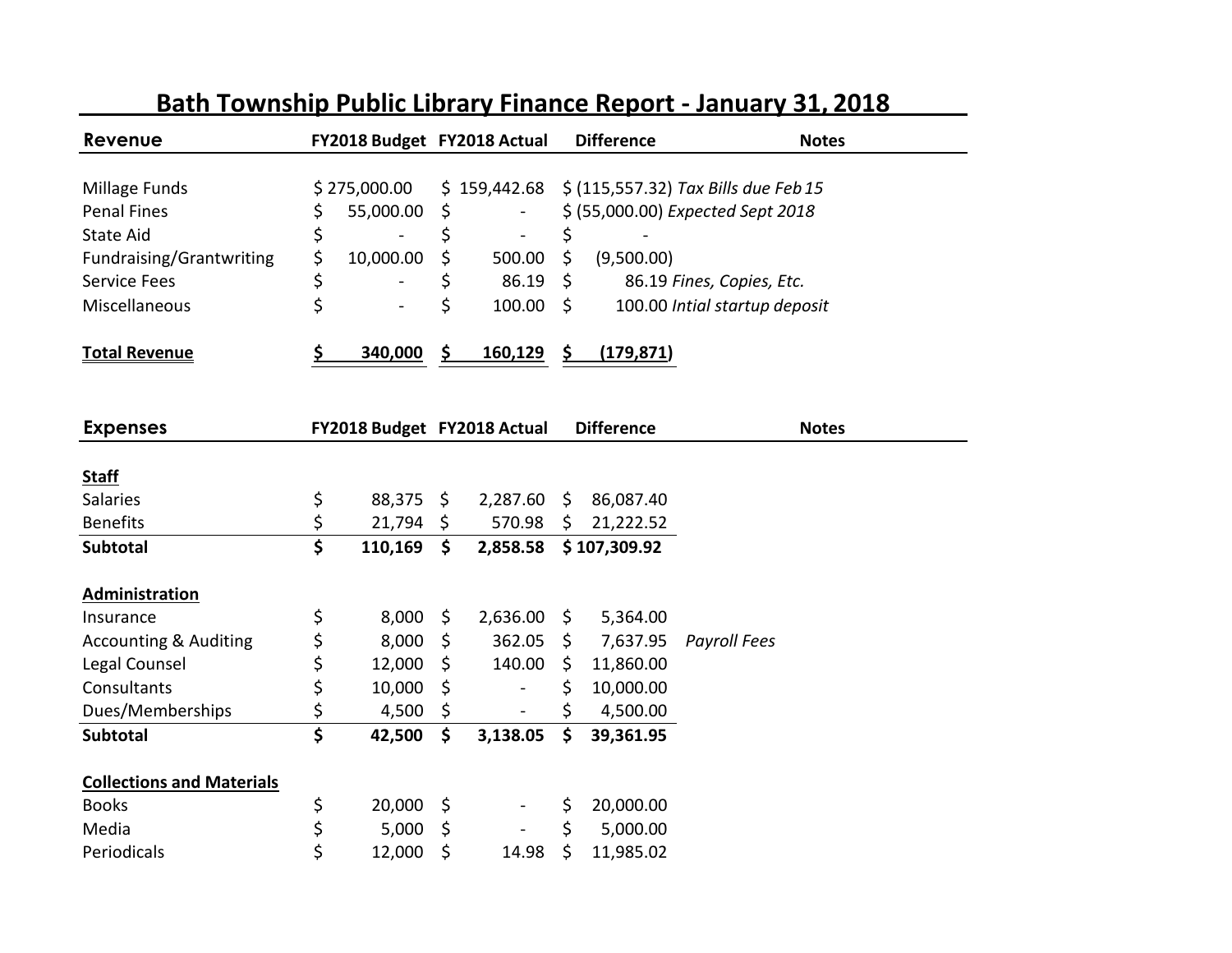| <b>Database Subscriptions</b>       | \$ | 9,000   | \$  |         | \$ | 9,000.00                                 |  |
|-------------------------------------|----|---------|-----|---------|----|------------------------------------------|--|
| <b>Subtotal</b>                     | \$ | 46,000  | \$  | 14.98   | \$ | 45,985.02                                |  |
|                                     |    |         |     |         |    |                                          |  |
| <b>Building</b>                     |    |         |     |         |    |                                          |  |
| Rent                                | \$ | 10,000  | \$  |         | \$ | 10,000.00                                |  |
| <b>Utilities</b>                    | \$ | 7,300   | \$  | 411.87  | Ś. | 6,888.13                                 |  |
| Technology                          | \$ | 10,000  | \$  |         | \$ | 10,000.00                                |  |
| Capital Expense                     | \$ | 10,000  | \$. |         | \$ | 10,000.00                                |  |
| Subtotal                            | \$ | 37,300  | \$  | 411.87  | \$ | 36,888.13                                |  |
| <b>Operations</b>                   |    |         |     |         |    |                                          |  |
| Catalog/Checkout System             | \$ | 10,000  | \$  |         | \$ | 10,000.00                                |  |
| Travel/Mileage                      | \$ |         | \$  | 12.64   |    |                                          |  |
| Software                            | \$ | 2,500   | \$  |         | \$ | 2,500.00                                 |  |
| Equipment Repair/Maint              | \$ | 3,000   | \$  |         | \$ | 3,000.00                                 |  |
| <b>Office Supplies</b>              | \$ | 3,000   | \$  | 530.71  | \$ | 2,469.29                                 |  |
| Library Programs                    | \$ | 6,000   | \$  |         | \$ | 6,000.00                                 |  |
| Advertising and Promotion           | \$ | 2,500   | \$  | 75.25   | \$ | 2,424.75                                 |  |
| <b>Staff Training and Education</b> | \$ | 1,500   | \$  |         | \$ | 1,500.00                                 |  |
| Miscellaneous                       | \$ | 532     |     | 100.00  |    | 431.50 Reimbursement for Startup Deposit |  |
| <b>Subtotal</b>                     | \$ | 29,032  | \$  | 618.60  | \$ | 28,325.54                                |  |
| <b>Total Expenses</b>               | S  | 265,000 | \$  | 7,042   | S  | 257,871                                  |  |
| <b>Balance</b>                      | \$ | 75,000  | \$  | 153,087 |    |                                          |  |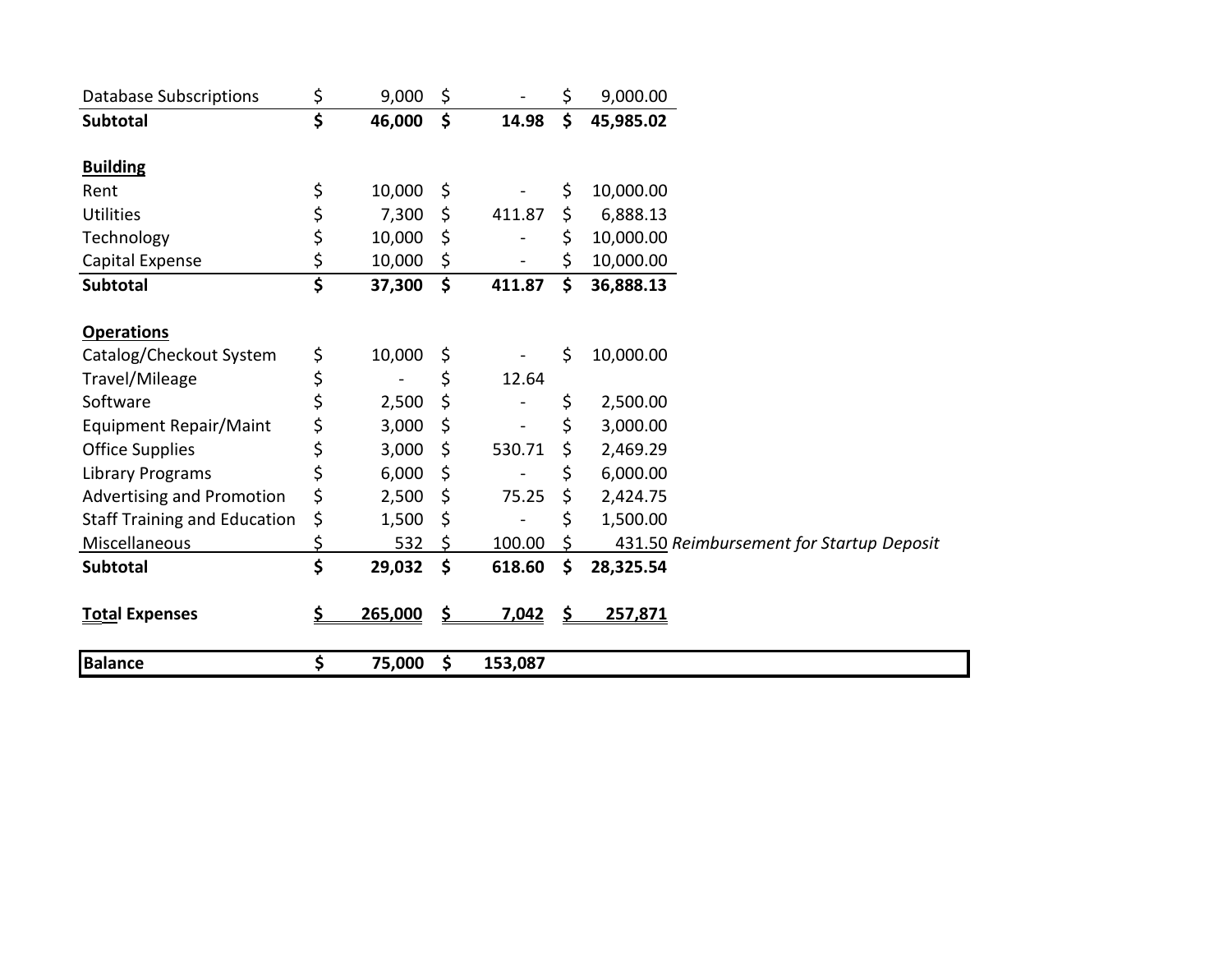The State of Michigan's newest library is forming now and the Bath Township Public Library Board of Trustees is offering a unique job opportunity to the right candidate. We seek a person who can bring their enthusiasm and business acumen to the table, to work closely with this Board and community stakeholders to launch our new library. Please note this search is being facilitated by Kent District Library in collaboration with the Bath Township Public Library Board of Trustees.

Bath Township serves nearly 12,000 residents and includes portions of East Lansing, Haslett, DeWitt, and Laingsburg. It is located six miles north of the Michigan State University campus and all of its amenities, and is only a 20-minute drive from the State Capital.

Bath Township Community Schools are clustered in walking distance of the Library, and there is easy access to I-69. The DNR's Rose Lake Wildlife Area provides opportunities for hiking, hunting, and fishing, while Park Lake is a hub for summer boating, swimming, and year-round fishing.

## **Bath Township Public Library**

The Bath Townshp Public Library is a Class 3 public library, legally established by a citizen petition and election millage in November of 2017. This position is a unique opportunity for an enthusiastic and energetic library director to develop collections, make policy, upgrade programs and provide positive interaction with other community services and groups. The library was preceded for three years by a "Library Center" - a department of the township used to determine the need for a true community library.

The library's website is [www.bathtownshippubliclibrary.org.](http://www.bathtownshippubliclibrary.org/)

#### **AREAS OF RESPONSIBILITY:**

#### **General Administration and Management**

- Formulates and recommends policies to the library board
- Implements library policies and procedures
- Submits an annual budget to the library board in a timely way and directs and monitors expenditures
- Provides monthly financial planning data to the library board to assist in establishing long and short-term financial priorities
- Looks for new revenue sources, collaborations with other organizations, and profit-centered approaches to services with the business community
- Orients new trustees and serves as a resource for trustee activities
- Employs management techniques effectively in directing, planning, organizing, staffing, coordinating, budgeting, and evaluating the library's operation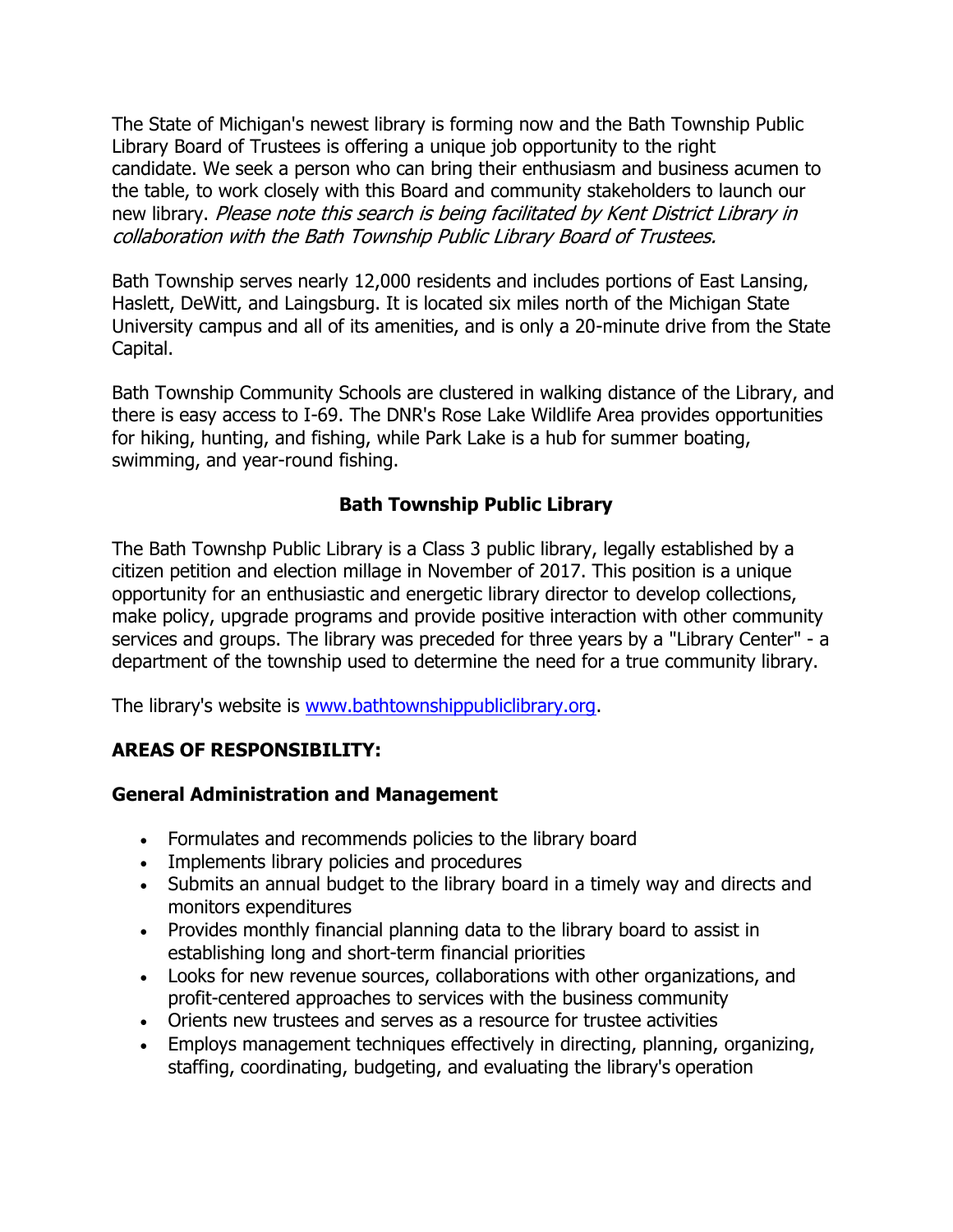- Directs the maintenance of the library building and grounds and recommends future space needs
- Establishes and maintains a staff manual of library procedures
- Demonstrates leadership within the organization: Takes initiative, solves problems, effects change through the action of others, and encourages the development of other staff through a positive work environment

### **Planning, Organization, and Evaluation**

- Plans, organizes, coordinates, and directs a balanced program of library service to meet the immediate and long-range goals of the library and the community
- Identifies the standards of excellence for all operations
- Evaluates the effectiveness of library services in relation to the changing needs of the community
- Provides for critical review of internal library operations such as acquisitions, circulation, etc.
- Analyzes data affecting the library's operation such as legal, physical, and statistical factors
- Investigates new trends and specific library programs and facilitates testing of new techniques, materials, and equipment to improve the operation of the library

# **Personnel Management**

- Develops staff job descriptions, recommends and administers personnel policies
- Hires, evaluates, promotes and terminates staff (except when library board consultation is required)
- Defines expectations for staff performance and sets goals for service and programming
- Works to promote high staff morale
- Supervises planning for optimum utilization of personnel
- Provides in-service programs for employee training and development, encouraging staff input
- Encourages staff professional growth at all levels by supporting participation in professional associations, workshops, seminars, and activities
- Ensures that staff performance appraisals are done on a regular schedule
- Acts as a consultant, mediator, and facilitator for staff

# **Community and Professional Development**

- Recommends and administers public relations programs
- Represents the library and speaks before community, civic, and other groups regarding the objectives and activities of the library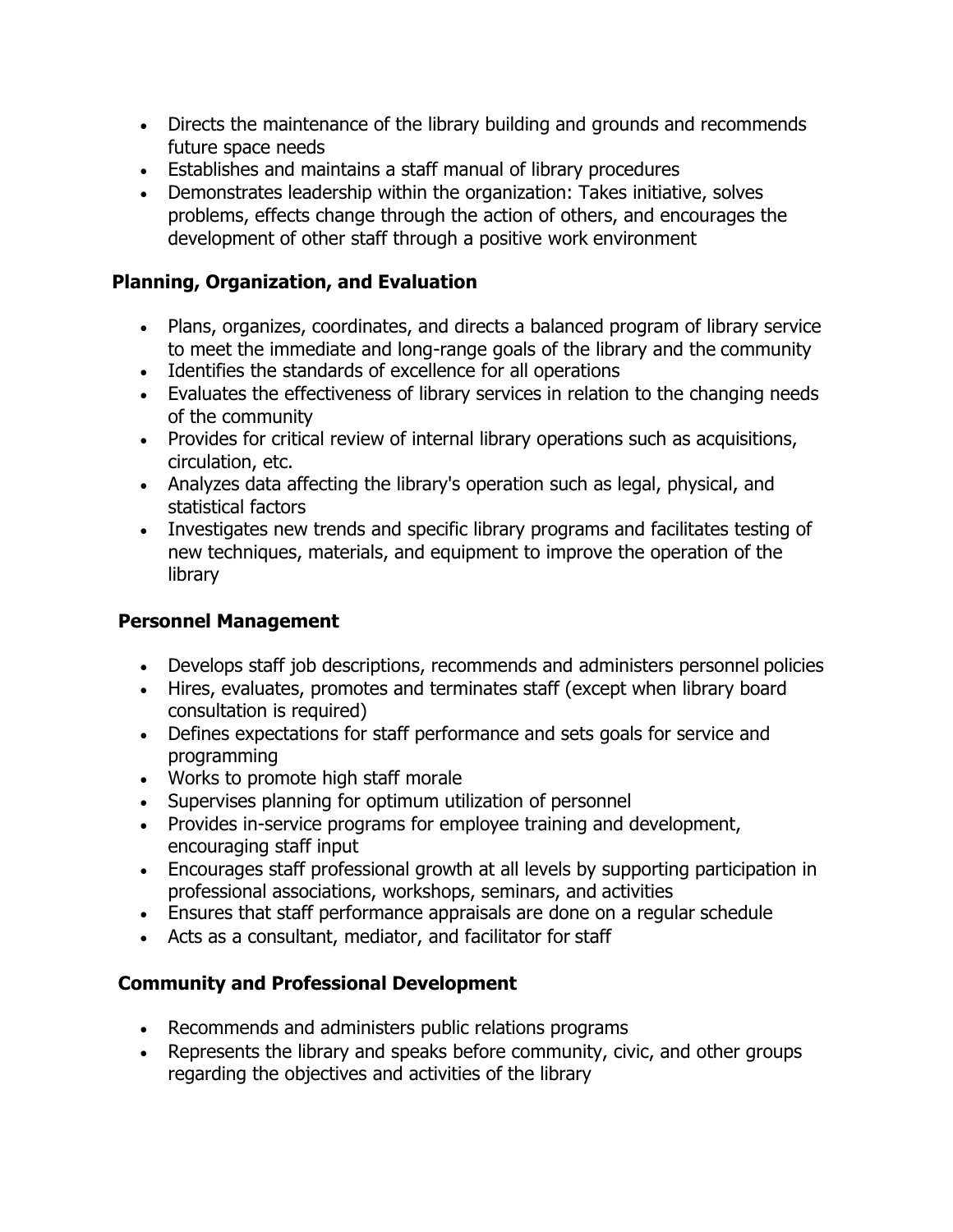- Establishes and maintains effective working relationships with other governmental agencies, civic and community groups, and the general public
- Serves as official representative of the library in actions that legally bind or politically influence the library
- Serves as a model to staff in the sense of professionalism, demonstrating strong professional ethics and keeping informed through professional literature
- Supports and facilitates the work of the Friends of the Library
- Attends professional and other meetings to maintain contact with other professional and library-related agencies
- Participates in professional development opportunities to enhance managerial skills and maintains an awareness of new trends and developments in the library field

## **Other duties as required**

# **DESIRED QUALIFICATIONS:**

- A Master's degree in library science from an ALA accredited school
- Professional certification in compliance with state law
- Two years of library experience preferred, with a proven track recordof successfully achieving goals in previous library experiences.
- Thorough knowledge of the philosophy and techniques of all facets of
- public library service
- Ability to think analytically and to develop new services
- Ability to exercise initiative and independent judgment
- Considerable knowledge of computers and data communications especially in regards to library applications
- Ability to prepare comprehensive reports and present ideas clearly and concisely in written and oral form
- Highly developed verbal and written communication skills, social skills, and adaptability
- Ability to make administrative decisions, develop policies and supervise staff
- Effective interpersonal skills consisting of creative and diplomatic
- management abilities
- Demonstrated dynamic motivational leadership skills
- Ability to process information effectively to learn new materials, handle complex concepts, and consider issues macrocosmically
- Ability to motivate, establish and maintain effective working relationships with associates, supervisors, volunteers, other community agencies, governmental bodies and the general public
- Visionary regarding library trends, the impact of changing information technology, and the amount of acceptable risk the board is willing to
- take in implementing new ideas
- A desire to meet and serve the public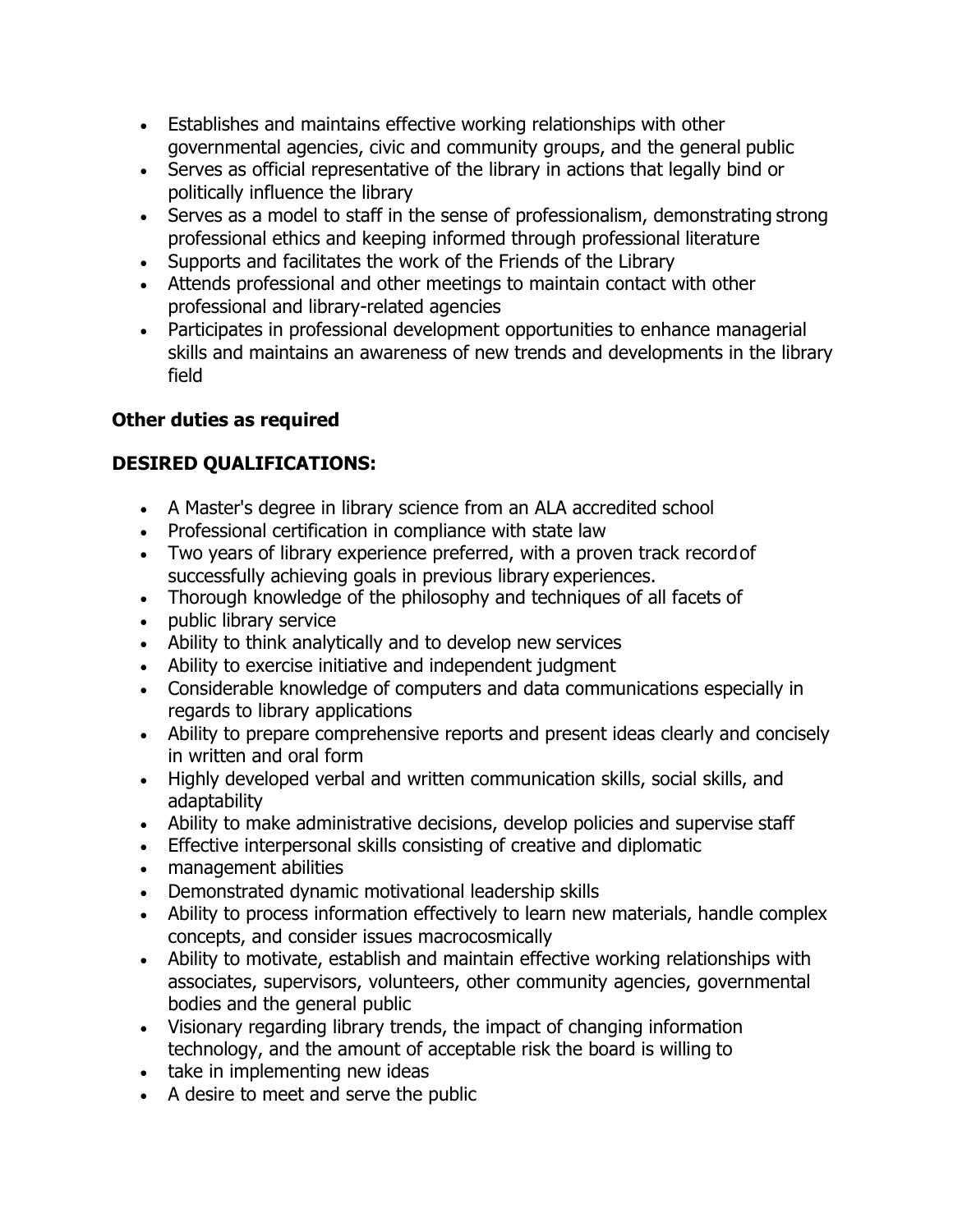#### **OTHER REQUIREMENTS:**

#### **Critical Mental Requirements**

Continuously:

- Is consistently accurate
- Uses good organizational skills at all times
- Maintains absolute confidentiality of library records and administrative matters

Frequently:

- Acts independently and assumes responsibility
- Works effectively with associates, supervisors, and customers
- Is flexible, works well under short time constraints, and meets deadlines
- Makes sound administrative decisions and judiciously interprets and applies policies.
- Interacts positively with co-workers and supervisors, and the public.

#### **Critical Physical Requirements**

Continuously: Observing and analyzing

Frequently: Keyboarding or handwriting to complete forms

Occasionally: Walking, sitting

• **Apply Now**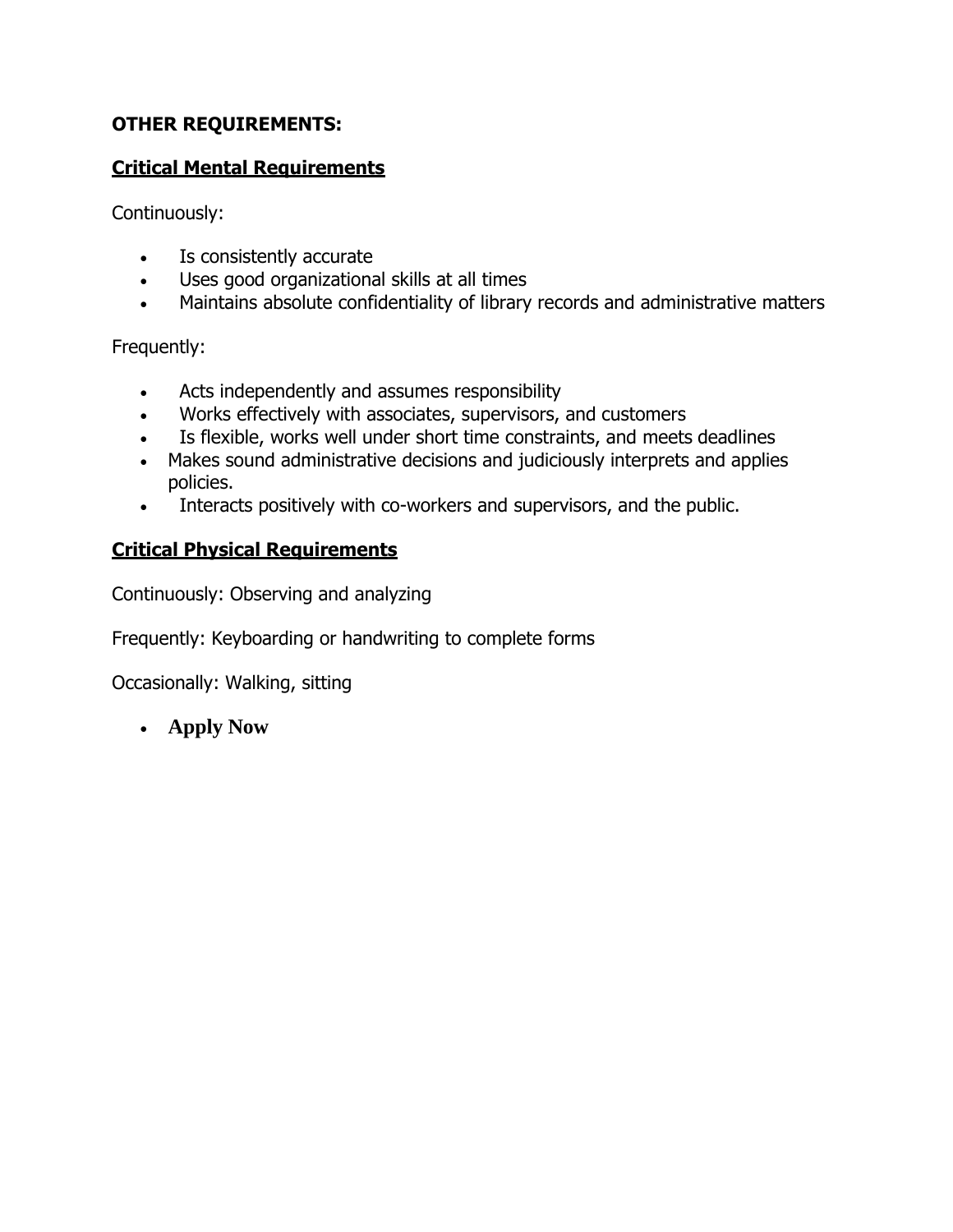Libraries in Michigan with Apollo:

Buchanan Augusta Harrison Township Unionville Watervliet Sebewaing Eau Claire Galesburg New Buffalo Berrien Springs Three Oaks Marcellus Harbor Beach Deckerville Nashville Holly Owosso Fowlerville Big Rapids Benzonia Millington Ortonville Reed City Ludington Albion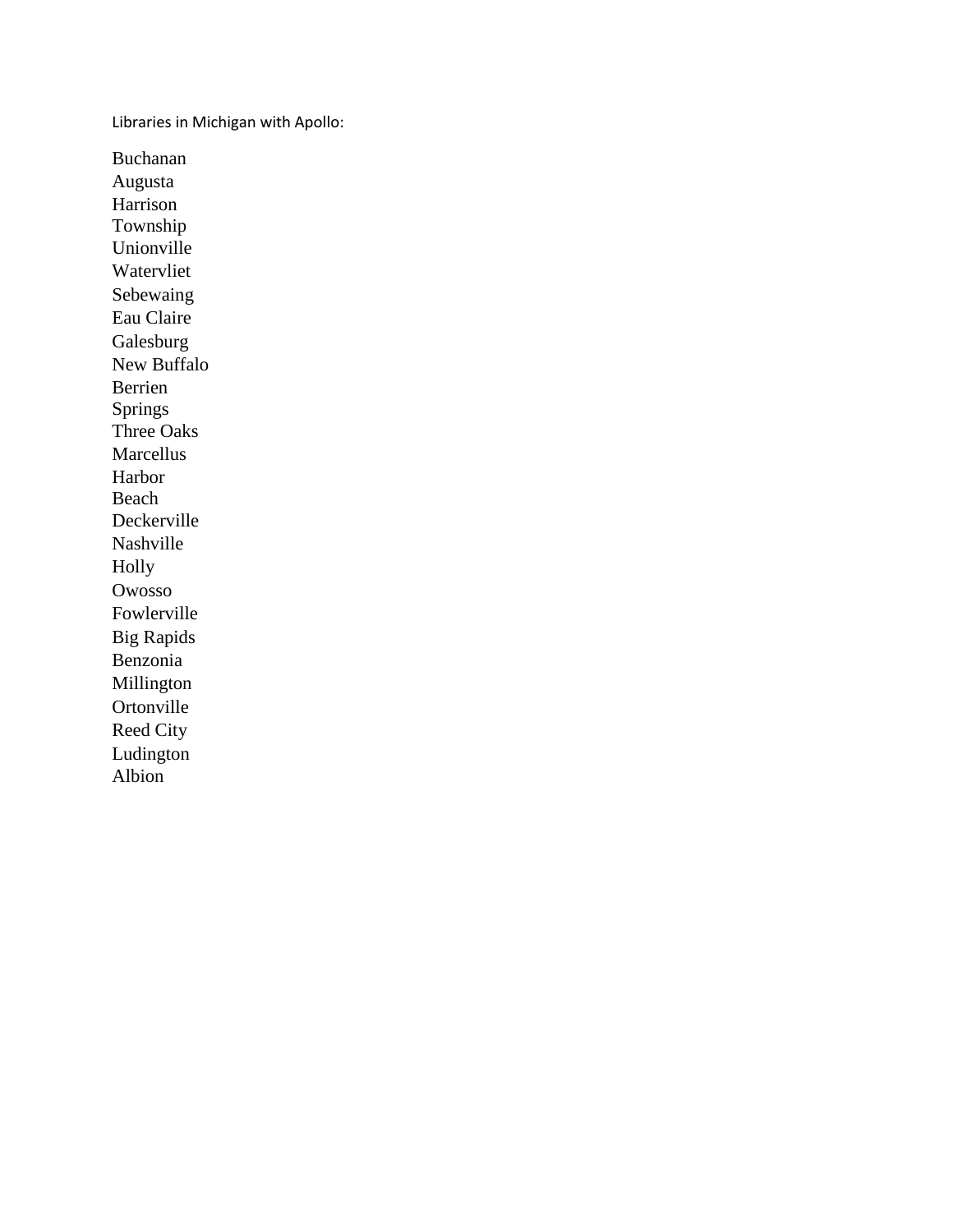

# Calendar for Year 2018 (United states)

|                |                                                                                                                                                                                                                                                                |                | January        |                      |    |    |                                                  |    |               |                | February                 |                                                                                               |                                                              |                |                    |                |                | March           |                                      |                |                                                                                   |  |                |                |                              | Ap             |
|----------------|----------------------------------------------------------------------------------------------------------------------------------------------------------------------------------------------------------------------------------------------------------------|----------------|----------------|----------------------|----|----|--------------------------------------------------|----|---------------|----------------|--------------------------|-----------------------------------------------------------------------------------------------|--------------------------------------------------------------|----------------|--------------------|----------------|----------------|-----------------|--------------------------------------|----------------|-----------------------------------------------------------------------------------|--|----------------|----------------|------------------------------|----------------|
| s              | м                                                                                                                                                                                                                                                              | т              | W              | т                    | F  | s  |                                                  | s  | м             | т              | w                        | т                                                                                             | F                                                            | s              | s                  | м              | T.             | W               | Т                                    | F              | s                                                                                 |  | s              | м              | Т                            | W              |
|                | $\mathbf 1$                                                                                                                                                                                                                                                    | $\overline{2}$ | 3              | $\overline{4}$       | 5  | 6  |                                                  |    |               |                |                          | 1                                                                                             | $\overline{2}$                                               | 3              |                    |                |                |                 |                                      | $\overline{2}$ | 3                                                                                 |  | 1              | $\overline{2}$ | 3                            | 4              |
| $\overline{7}$ | 8                                                                                                                                                                                                                                                              | 9              | 10             | 11                   | 12 | 13 |                                                  | 4  | 5             | 6              | 7                        | 8                                                                                             | 9                                                            | 10             | 4                  | 5              | 6              | $\overline{7}$  | 8                                    | 9              | 10                                                                                |  | 8              | 9              | 10                           | 11             |
| 14             | (15)                                                                                                                                                                                                                                                           | 16             | 17             | 18                   | 19 | 20 |                                                  | 11 | 12            | 13             | 14                       | 15                                                                                            | 16                                                           | 17             | 11                 | 12             | 13             | 14              | 15                                   | 16             | 17                                                                                |  | 15             | 16             | 17                           | 18             |
| 21             | $\overline{22}$                                                                                                                                                                                                                                                | 23             | 24             | 25                   | 26 | 27 |                                                  | 18 | (19)          | 20             | 21                       | 22                                                                                            | 23                                                           | 24             | 18                 | 19             | 20             | 21              | 22                                   | 23             | 24                                                                                |  | 22             | 23             | 24                           | 25             |
| 28             | 29                                                                                                                                                                                                                                                             | 30             | 31             |                      |    |    |                                                  | 25 | 26            | 27             | 28                       |                                                                                               |                                                              |                | 25                 | 26             | 27             | 28              | 29                                   | 30             | 31                                                                                |  | 29             | 30             |                              |                |
|                | O:1                                                                                                                                                                                                                                                            |                |                | $0.8$ 0:16 0:24 0:31 |    |    |                                                  |    |               |                | $0:7$ 0:15 0:23          |                                                                                               |                                                              |                |                    | O:1            |                |                 | $0:9$ 0:17 0:24 0:31                 |                |                                                                                   |  |                |                | $9:8$ 0:15                   |                |
|                |                                                                                                                                                                                                                                                                |                | May            |                      |    |    |                                                  |    |               |                | June                     |                                                                                               |                                                              |                |                    |                |                | July            |                                      |                |                                                                                   |  |                |                |                              | Aug            |
| s              | м                                                                                                                                                                                                                                                              |                | w              | т                    | F  | s  |                                                  | s  | м             | т              | w                        | т                                                                                             | F                                                            | s              | s                  | м              | т              |                 | т                                    | F              | s                                                                                 |  | s              | м              | т                            | W              |
|                |                                                                                                                                                                                                                                                                | 1              | $\overline{2}$ | 3                    | 4  | 5  |                                                  |    |               |                |                          |                                                                                               | 1                                                            | $\overline{2}$ | $\mathbf 1$        | $\overline{2}$ | $\mathfrak{S}$ | $\overline{4}$  | 5                                    | $6\phantom{a}$ | $\overline{7}$                                                                    |  |                |                |                              |                |
| 6              | 7                                                                                                                                                                                                                                                              | 8              | 9              | 10                   | 11 | 12 |                                                  | 3  | 4             | 5              | 6                        | $\overline{7}$                                                                                | 8                                                            | 9              | 8                  | 9              | 10             | $\overline{11}$ | 12                                   | 13             | 14                                                                                |  | 5              | 6              | 7                            | 8              |
| 13             | 14                                                                                                                                                                                                                                                             | 15             | 16             | 17                   | 18 | 19 |                                                  | 10 | 11            | 12             | 13                       | 14                                                                                            | 15                                                           | 16             | 15                 | 16             | 17             | 18              | 19                                   | 20             | 21                                                                                |  | 12             | 13             | 14                           | 15             |
| 20             | 21                                                                                                                                                                                                                                                             | 22             | 23             | 24                   | 25 | 26 |                                                  | 17 | 18            | 19             | 20                       | 21                                                                                            | 22                                                           | 23             | 22                 | 23             | 24             | 25              | 26                                   | 27             | 28                                                                                |  | 19             | 20             | 21                           | 22             |
| 27             | (28)                                                                                                                                                                                                                                                           | 29             | 30             | 31                   |    |    |                                                  | 24 | 25            | 26             | 27                       | 28                                                                                            | 29                                                           | 30             | 29                 | 30             | 31             |                 |                                      |                |                                                                                   |  | 26             | 27             | 28                           | 29             |
|                |                                                                                                                                                                                                                                                                |                |                | $0.7$ 0:15 0:21 0:29 |    |    | • 13 $\bullet$ 20 $\circ$ 28<br>$\mathbf{Q}$ : 6 |    |               |                |                          |                                                                                               |                                                              |                |                    |                |                |                 | $0:6$ 0:12 0:19 0:27                 |                |                                                                                   |  |                |                | $0:4$ 0:11                   |                |
|                |                                                                                                                                                                                                                                                                |                | september      |                      |    |    |                                                  |    |               |                | October                  |                                                                                               |                                                              |                | November           |                |                |                 |                                      |                |                                                                                   |  |                |                |                              | Decer          |
| s              | м                                                                                                                                                                                                                                                              | т              | w              | т                    | F  | s  |                                                  | s  | M             | т              | w                        | т                                                                                             | F                                                            | ${\tt s}$      | s                  | м              | T              | w               |                                      | F              | s                                                                                 |  | s              | м              | т                            | w              |
|                |                                                                                                                                                                                                                                                                |                |                |                      |    | 1  |                                                  |    |               | $\overline{2}$ | 3                        | $\overline{\mathcal{A}}$                                                                      | 5                                                            | 6              |                    |                |                |                 | $\mathbf 1$                          | $\overline{2}$ | 3                                                                                 |  |                |                |                              |                |
| $\overline{2}$ | $3^{\circ}$                                                                                                                                                                                                                                                    | 4              | 5              | 6                    | 7  | 8  |                                                  | 7  | $\mathcal{B}$ | 9              | 10                       | 11                                                                                            | 12                                                           | 13             | 4                  | 5              | 6              | 7               | 8                                    | 9              | 10                                                                                |  | $\overline{2}$ | 3              | 4                            | 5              |
| 9              | 10                                                                                                                                                                                                                                                             | 11             | 12             | 13                   | 14 | 15 |                                                  | 14 | 15            | 16             | 17                       | 18                                                                                            | 19                                                           | 20             | 11                 | (12)           | 13             | 14              | 15                                   | 16             | 17                                                                                |  | 9              | 10             | 11                           | 12             |
| 16             | 17                                                                                                                                                                                                                                                             | 18             | 19             | 20                   | 21 | 22 |                                                  | 21 | 22            | 23             | 24                       | 25                                                                                            | 26                                                           | 27             | 18                 | 19             | 20             | 21              | (22)                                 | 23             | 24                                                                                |  | 16             | 17             | 18                           | 1 <sup>c</sup> |
| 23             | 24                                                                                                                                                                                                                                                             | 25             | 26             | 27                   | 28 | 29 |                                                  | 28 | 29            | 30             | 31                       |                                                                                               |                                                              |                | 25                 | 26             | 27             | 28              | 29                                   | 30             |                                                                                   |  | 23             | 24             | (25)                         | 26             |
| 30             |                                                                                                                                                                                                                                                                |                |                |                      |    |    |                                                  |    |               |                |                          |                                                                                               |                                                              |                |                    |                |                |                 |                                      |                |                                                                                   |  | 30             | 31             |                              |                |
|                |                                                                                                                                                                                                                                                                |                |                | $0:2$ 0:9 0:16 0:24  |    |    |                                                  |    |               |                |                          |                                                                                               | $\bullet$ 2 $\bullet$ 8 $\bullet$ 16 $\circ$ 24 $\bullet$ 31 |                | • 7 0 15 0 23 0 29 |                |                |                 |                                      |                |                                                                                   |  |                |                | $\bullet$ :7 $\bullet$ :15 ( |                |
|                | New Year's Day<br>Thomas Jefferson's Birthday<br>Apr 13<br>Jan 1<br>Martin Luther King Jr. Day<br>May 13<br>Mother's Day<br>Jan 15<br>Valentine's Day<br>Feb 14<br>May 28<br><b>Memorial Day</b><br><b>Presidents' Day</b><br>Father's Day<br>Feb 19<br>Jun 17 |                |                |                      |    |    |                                                  |    |               |                | sep 3<br>Oct 8<br>Nov 11 | Labor Day<br><b>Columbus Day (Most regions)</b><br>Oct 31<br>Halloween<br><b>Veterans Day</b> |                                                              |                |                    |                |                |                 | Nov 22<br>Dec 24<br>Dec 25<br>Dec 31 |                | <b>Thanksgiving Da</b><br>Christmas Eve<br><b>Christmas Day</b><br>New Year's Eve |  |                |                |                              |                |

Apr 1 Easter sunday The Suite of the Unit of the Unit of the Independence Day Nov 12 Veterans Day observed

|                                                                                                                                                                                     |      |                | January   |                                                     |    |                 |    |                                                                                                 |                | February                                                          |    |                |                |                                                                                             |                |        | March          |                          |                |                      |          |                    |                |      | April  |                      |        |                |
|-------------------------------------------------------------------------------------------------------------------------------------------------------------------------------------|------|----------------|-----------|-----------------------------------------------------|----|-----------------|----|-------------------------------------------------------------------------------------------------|----------------|-------------------------------------------------------------------|----|----------------|----------------|---------------------------------------------------------------------------------------------|----------------|--------|----------------|--------------------------|----------------|----------------------|----------|--------------------|----------------|------|--------|----------------------|--------|----------------|
| s                                                                                                                                                                                   |      |                | w         |                                                     | F  | s               | s  | м                                                                                               |                | W                                                                 |    | F              | s              | s                                                                                           | м              |        | W              | т                        | F              | s                    |          | s                  | м              |      | W      | т                    | F      | s              |
|                                                                                                                                                                                     |      | $\overline{2}$ | 3         | 4                                                   | 5  | 6               |    |                                                                                                 |                |                                                                   |    | $\overline{2}$ | 3              |                                                                                             |                |        |                | 1                        | $\overline{2}$ | 3                    |          |                    | $\overline{2}$ | 3    | 4      | 5                    | 6      | $\overline{7}$ |
| $\overline{7}$                                                                                                                                                                      | 8    | 9              | 10        | 11                                                  | 12 | 13              | 4  | 5                                                                                               | 6              | 7                                                                 | 8  | 9              | 10             | 4                                                                                           | 5              | 6      | 7              | 8                        | 9              | 10                   |          | 8                  | 9              | 10   | 11     | 12                   | 13     | 14             |
| 14                                                                                                                                                                                  | (15) | 16             | 17        | 18                                                  | 19 | 20              | 11 | 12                                                                                              | 13             | 14                                                                | 15 | 16             | 17             | 11                                                                                          | 12             | 13     | 14             | 15                       | 16             | 17                   |          | 15                 | 16             | 17   | 18     | 19                   | 20     | 21             |
| 21                                                                                                                                                                                  | 22   | 23             | 24        | 25                                                  | 26 | 27              | 18 | (19)                                                                                            | 20             | 21                                                                | 22 | 23             | 24             | 18                                                                                          | 19             | 20     | 21             | 22                       | 23             | 24                   |          | 22                 | 23             | 24   | 25     | 26                   | 27     | 28             |
| 28                                                                                                                                                                                  | 29   | 30             | 31        |                                                     |    |                 | 25 | 26                                                                                              | 27             | 28                                                                |    |                |                | 25                                                                                          | 26             | 27     | 28             | 29                       | 30             | 31                   |          | 29                 | 30             |      |        |                      |        |                |
|                                                                                                                                                                                     |      |                |           | $O:1$ 0:8 0:16 0:24 0:31                            |    |                 |    |                                                                                                 |                | $0:7$ 0:15 0:23                                                   |    |                |                |                                                                                             | O:1            |        |                | $0:9$ 0:17 0:24 0:31     |                |                      |          |                    |                |      |        | $0:8$ 0:15 0:22 0:29 |        |                |
|                                                                                                                                                                                     |      |                |           |                                                     |    |                 |    |                                                                                                 |                |                                                                   |    |                |                |                                                                                             |                |        |                |                          |                |                      |          |                    |                |      |        |                      |        |                |
|                                                                                                                                                                                     |      |                | May       |                                                     |    |                 |    |                                                                                                 |                | June                                                              |    |                |                | July                                                                                        |                |        |                |                          |                |                      |          |                    |                |      | August |                      |        |                |
| s                                                                                                                                                                                   | м    | Т              | w         |                                                     |    | s               | s  | М                                                                                               |                | W                                                                 | T. | F              | s              | s                                                                                           | м              | т<br>3 |                | т<br>5                   | F              | s<br>$\overline{7}$  |          | s                  | м              |      | w      | 2                    | F<br>3 | s              |
|                                                                                                                                                                                     |      |                | 2         | 3                                                   | 4  | $5\phantom{.0}$ |    |                                                                                                 |                |                                                                   |    | 1              | $\overline{2}$ | 1                                                                                           | $\overline{2}$ |        | $\overline{4}$ |                          | 6              |                      |          |                    |                |      | 1      |                      |        | $\overline{4}$ |
| 6                                                                                                                                                                                   |      | 8              | 9         | 10                                                  | 11 | 12              | 3  | 4                                                                                               | 5              | 6                                                                 |    | 8              | 9              | 8                                                                                           | 9              | 10     | 11             | 12                       | 13             | 14                   |          | 5                  | 6              |      | 8      | 9                    | 10     | 11             |
| 13                                                                                                                                                                                  | 14   | 15             | 16        | 17                                                  | 18 | 19              | 10 | 11                                                                                              | 12             | 13                                                                | 14 | 15             | 16             | 15                                                                                          | 16             | 17     | 18             | 19                       | 20             | 21                   |          | 12                 | 13             | 14   | 15     | 16                   | 17     | 18             |
| 20                                                                                                                                                                                  | 21   | 22             | 23        | 24                                                  | 25 | 26              | 17 | 18                                                                                              | 19             | 20                                                                | 21 | 22             | 23             | 22                                                                                          | 23             | 24     | 25             | 26                       | 27             | 28                   |          | 19                 | 20             | 21   | 22     | 23                   | 24     | 25             |
| 27                                                                                                                                                                                  | (28) | 29             | 30        | 31                                                  |    |                 | 24 | 25                                                                                              | 26             | 27                                                                | 28 | 29             | 30             | 29                                                                                          | 30             | 31     |                |                          |                |                      |          | 26                 | 27             | 28   | 29     | 30                   | 31     |                |
|                                                                                                                                                                                     |      |                |           | $0.7$ 0:15 0:21 0:29                                |    |                 |    | Q:6                                                                                             |                | •: 13 •: 20 $\circ$ : 28                                          |    |                |                | $0:6$ 0:12 0:19 0:27                                                                        |                |        |                |                          |                | $0:4$ 0:11 0:18 0:26 |          |                    |                |      |        |                      |        |                |
|                                                                                                                                                                                     |      |                | september |                                                     |    |                 |    |                                                                                                 |                | October                                                           |    |                |                | November                                                                                    |                |        |                |                          |                |                      | December |                    |                |      |        |                      |        |                |
| s                                                                                                                                                                                   | M    | Τ              | w         | T                                                   | F  | s               | s  | M                                                                                               |                | w                                                                 |    | F              | s              | s                                                                                           | м              | T.     | w              | Т                        | F              | s                    |          | s                  | M              |      | w      |                      | F.     | s              |
|                                                                                                                                                                                     |      |                |           |                                                     |    |                 |    |                                                                                                 | $\overline{2}$ | 3                                                                 | 4  | 5              | 6              |                                                                                             |                |        |                |                          | $\overline{2}$ | 3                    |          |                    |                |      |        |                      |        |                |
| $\overline{2}$                                                                                                                                                                      | 3    |                | 5         | 6                                                   |    | 8               | 7  | 8 <sup>1</sup>                                                                                  | 9              | 10                                                                | 11 | 12             | 13             | 4                                                                                           |                | 6      | 7              | 8                        | 9              | 10                   |          | $\overline{2}$     | 3              |      | 5      | 6                    | 7      | 8              |
| 9                                                                                                                                                                                   | 10   | 11             | 12        | 13                                                  | 14 | 15              | 14 | 15                                                                                              | 16             | 17                                                                | 18 | 19             | 20             | 11                                                                                          | (12)           | 13     | 14             | 15                       | 16             | 17                   |          | $9\,$              | 10             | 11   | 12     | 13                   | 14     | 15             |
| 16                                                                                                                                                                                  | 17   | 18             | 19        | 20                                                  | 21 | 22              | 21 | 22                                                                                              | 23             | 24                                                                | 25 | 26             | 27             | 18                                                                                          | 19             | 20     | 21             | $\overline{\textbf{22}}$ | 23             | 24                   |          | 16                 | 17             | 18   | 19     | 20                   | 21     | 22             |
| 23                                                                                                                                                                                  | 24   | 25             | 26        | 27                                                  | 28 | 29              | 28 | 29                                                                                              | 30             | 31                                                                |    |                |                | 25                                                                                          | 26             | 27     | 28             | 29                       | 30             |                      |          | 23                 | 24             | (25) | 26     | 27                   | 28     | 29             |
| 30                                                                                                                                                                                  |      |                |           |                                                     |    |                 |    |                                                                                                 |                |                                                                   |    |                |                |                                                                                             |                |        |                |                          |                |                      |          | 30                 | 31             |      |        |                      |        |                |
|                                                                                                                                                                                     |      |                |           | $\bullet$ :2 $\bullet$ :9 $\bullet$ :16 $\circ$ :24 |    |                 |    |                                                                                                 |                | $\bullet$ :2 $\bullet$ :8 $\bullet$ :16 $\circ$ :24 $\bullet$ :31 |    |                |                |                                                                                             |                |        |                | • $7$ 0:15 0:23 0:29     |                |                      |          | • 7 0:15 0:22 0:29 |                |      |        |                      |        |                |
| New Year's Day<br>Thomas Jefferson's Birthday<br>Apr 13<br>Jan 1<br>Martin Luther King Jr. Day<br>May 13 Mother's Day<br>Jan 15<br>Valentine's Day<br>May 28 Memorial Day<br>Feb 14 |      |                |           |                                                     |    |                 |    | <b>Labor Day</b><br>sep 3<br>Oct 8<br><b>Columbus Day (Most regions)</b><br>Oct 31<br>Halloween |                |                                                                   |    |                |                | <b>Thanksgiving Day</b><br>Nov 22<br>Dec 24<br><b>Christmas Eve</b><br>Dec 25 Christmas Day |                |        |                |                          |                |                      |          |                    |                |      |        |                      |        |                |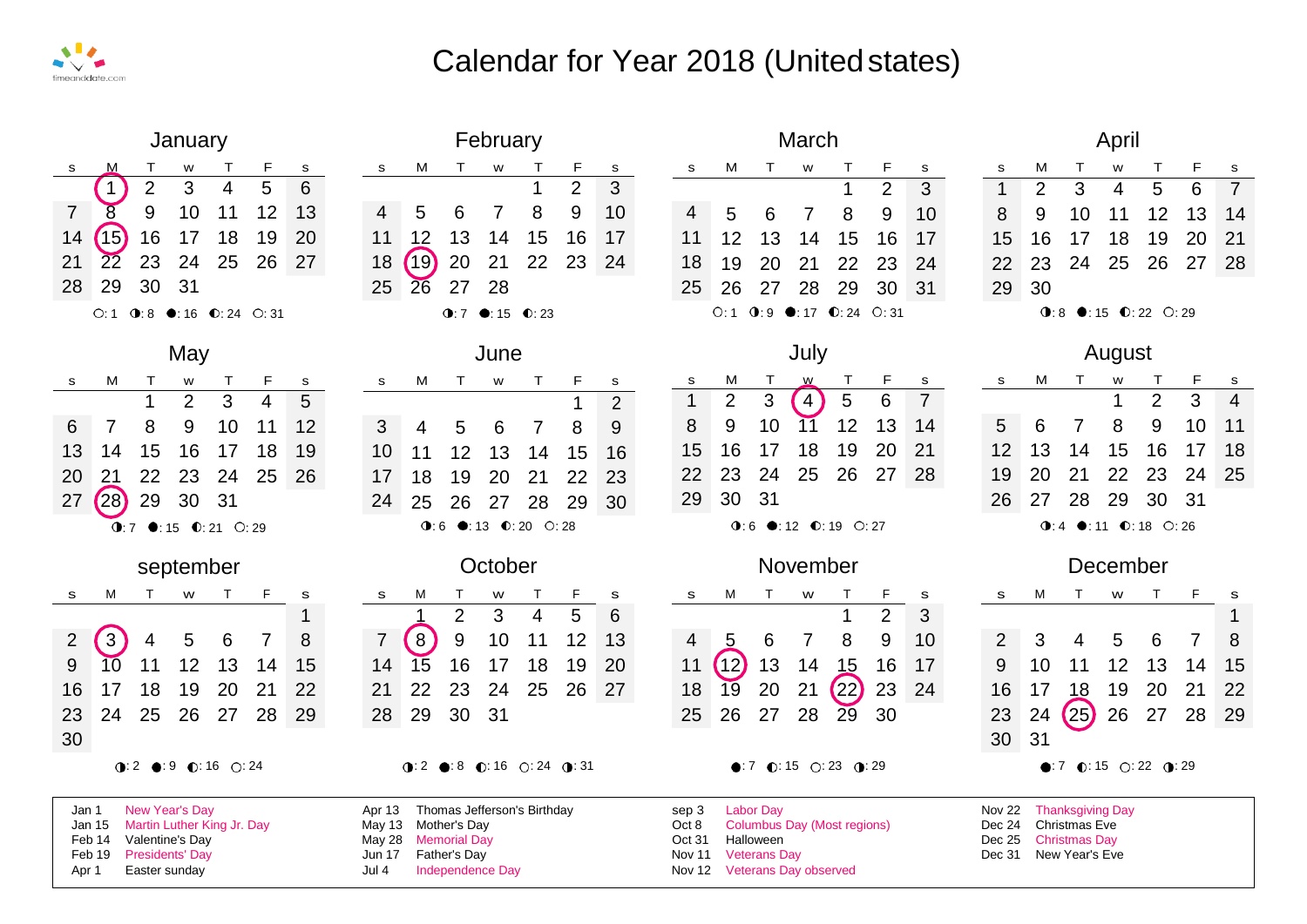#### LEASE

This lease agreement (the "Lease") is entered into on October 2013, ("Effective Date") by and between Daryl Kesler, of P.O. Box 307, Bath, Michigan 48808 (the "Landlord"), and the Bath Charter Township, of 14480 Webster Rd, Bath, Michigan 48808 (the "Teriant'l

#### **Recitals**

For and in consideration of the premises and the covenants herein contained, the parties, intending to be legally bound, agree as follows:

**1. Lea ed Premise.s.** Landlord leases to Tenant, and Tenant lea.ses from Landlord, on the terms and subject to the conditions contained in.this Lease, the premises located at 14033 Webster Road, Bath, MI 48808 as is more fully described and illustrated in Exhibit  $A$ , Which is attached hereto and made a part hereof. This portion of the Premises, amounting in the building to 2,240 total sq. feet, shall be used by Tenant as a public library. To the extent that any alterations or improvements are required to bring this portion of the premises into compliance with State or federal law, such shall be allowed, but at the sole responsibility of the Tenant.

In addition, Landlord grants .the Tenant a non-exclusive license during the term of this. Lease to use the parking spaces provided in the front of the Premises for parking of Tenant's employees and library patrons. The portion of the Premis.es described in Exhibit A and the licensed premises shall be the "Premises" for purposes of this Lease.

- **2. Term.** The initial tem1 of this Lease shall be for ten (10) years, commencing on October l, 2013 and ending September 30, 2023, subject to the provisions of paragn1ph 15 below. The Lease may be renewed or extended only by the mutual agreement of the Landlord and. the Tenant. Such agreement to renew or extend the Lease shall be in writing.
- **3. Contingency Period.** Landlord agrees to provide Tenant a 45-day period ("Contingency Period") after the Effective Date.of this Lease to cancel this Lease. During the C::ontingency Peri.od, Tenant's agreement to perform under the. Lease is contingent on w.hethei: Tenant approves construction and placement of the public library at the Premises. If Tenant cancels this Lease during the Contingency Period, Tenant shail owe no rent for the entire term of the Lease. The Contingency Period may be extended upon written agreement between the paiiies.
- **4. Rent.** Tenant agrees to pay and Landlord agrees to accept rent for the Premises for the rental rate of Four Do1.lars (\$4.00) per square foot for the Premises in the total square footage of 2,240 for the term of this Lease, or \$8,960 per year/\$746.67 per month, paid in equal monthly installments. Said price per square foot shall be increased by 3% per year, if Landlord so elects, Tenant shall pay such rent monthly to the Landlord at the address set fmih above in advance at the end of each 111011th preceding the month that rent is due.

Should Tenant remain in possession of the. Premises after temlination of this Lease or any extension thereof, said possession will be deemed to be on a month-to-month basis under the same conditions as provided in this Lease.

**5. Utilities.** Tenant shall pay utilities consisting of telephone, electric, internet, sewer and waste removal used at the Premises beginning with the commencement of the tenn with the exception of water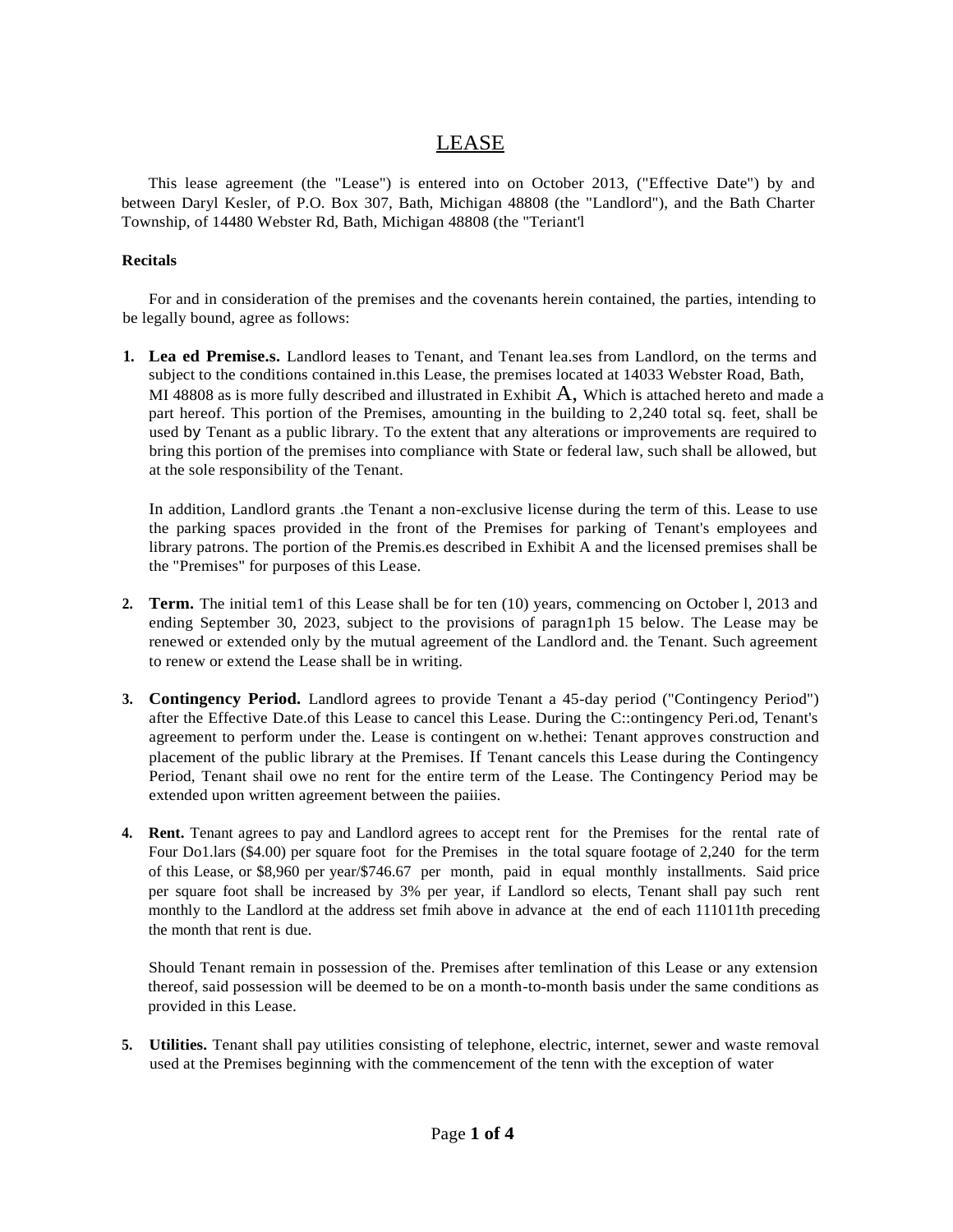expenses incun-ed which shall be maintained and repaired by Landlord, including all incidental expenses incurred.

 $\epsilon$ 

- **6.** Tenant's Sign Identification and Public Notices. Tenant shqll have the right to install and maintain a sign identifying the Premises as the location of the Bath Charter Township library, or words to similar effect. The style and location of the sign shall be subject to the approval of the Landlord, which shall not be unreasonably withheld.
- **7. Tenant's Records.** If Tenant maintains any official records or rnat rials on the Premises, maintenance and security of those records is solely Tenant's responsibility. Landlord shall not be responsible for ensuring safety or security of any such records or materials.
- 8. Condition of Premises: Alteration, I\1aintenanc or Repairs. By executing this Lease, Tenant accepts the Premi es with the construction modifications and build-outs as agreed to between tenant and Landlord a set forth in Exhibit B, which is attached hereto and made a part hereof. Tenant acknowledgesthatthePremises areingoodorder andrepair.Landlordmaymaintainand,renovate the Premises she desires, however, Landlord shall not interfere with Tenant's improvements and Tenant shall keep the Premises in a clean and sanitary tondltion while using the Premises. Landlord shall maintain the Premises in reasonable condition for the parties' intended purposes.

Tenant shall sun-ender the Premises at the termi1i.ation of this Lease in as good a condition as when received, ordinary wear and tear excepted. Tena\_nt shall not paint, paper, or otherwise redecorate the Premises, or make any alterations to the Premises whatsoever, without the prior consent of Landlord, which shall not be unreasonably withheld. Tenant shall commit no waste onth Premises.

Tenant agrees to be responsible for any damage caused to the Premises by its use, and farther agrees to promptly report to Landlord any damage caused to or discovered in the Premises, Such  $d<sub>i</sub>$  mage discovered on the Preinises and not a result of Tenant's use, shall be the sole responsibility of the Landlord.

**9. Right of Entry.** Landlord or his agents shall have the right to enter the Pr¢mises during Tenant's open busines·s hours, but shall not enter the Premises during Tenaqt's do ed hours without prior approval of Tenant Landlord shall neither unreasonably interfere with the operation of Tenant's use of the Premises nor use the services offered by Tenant outside of Tenaht; s open business hours.

In the event of an emergency, Landlord shall be pehnitted to enter the Prem.is-es without notice for any purpose reasonably connected with the emergency and make such repairs or alterations as  $111$ ay  $1$ : $\gtrsim$ e necessary or appropriate to the safety or preservation thereof.

- IO. **Insurance.** During the term of this Lease, Tenant, at Tenant's expense, shall maintain in full force aild effect liability ahd property darnage coverage against all claims for injury; wrongful death, and prope1iy damage, for all claims occurring upon, in, or about the Prehlises in connection with Tenant's use, and which shall name Landlord as an additional insured, in the aggregate sum of not less than One Million Dollars (\$1,000,000) per occurrence. In the event of an occurrence, Tenant shall cover any deductible required pursuant to the insurance policy.
- 11. **Possession.** Tenant shall have possession of the Premises at the expiration of the Contingency Period. Tenant may waive the Contingency Period upon written notice to Landlord and take immediate possession thereafter.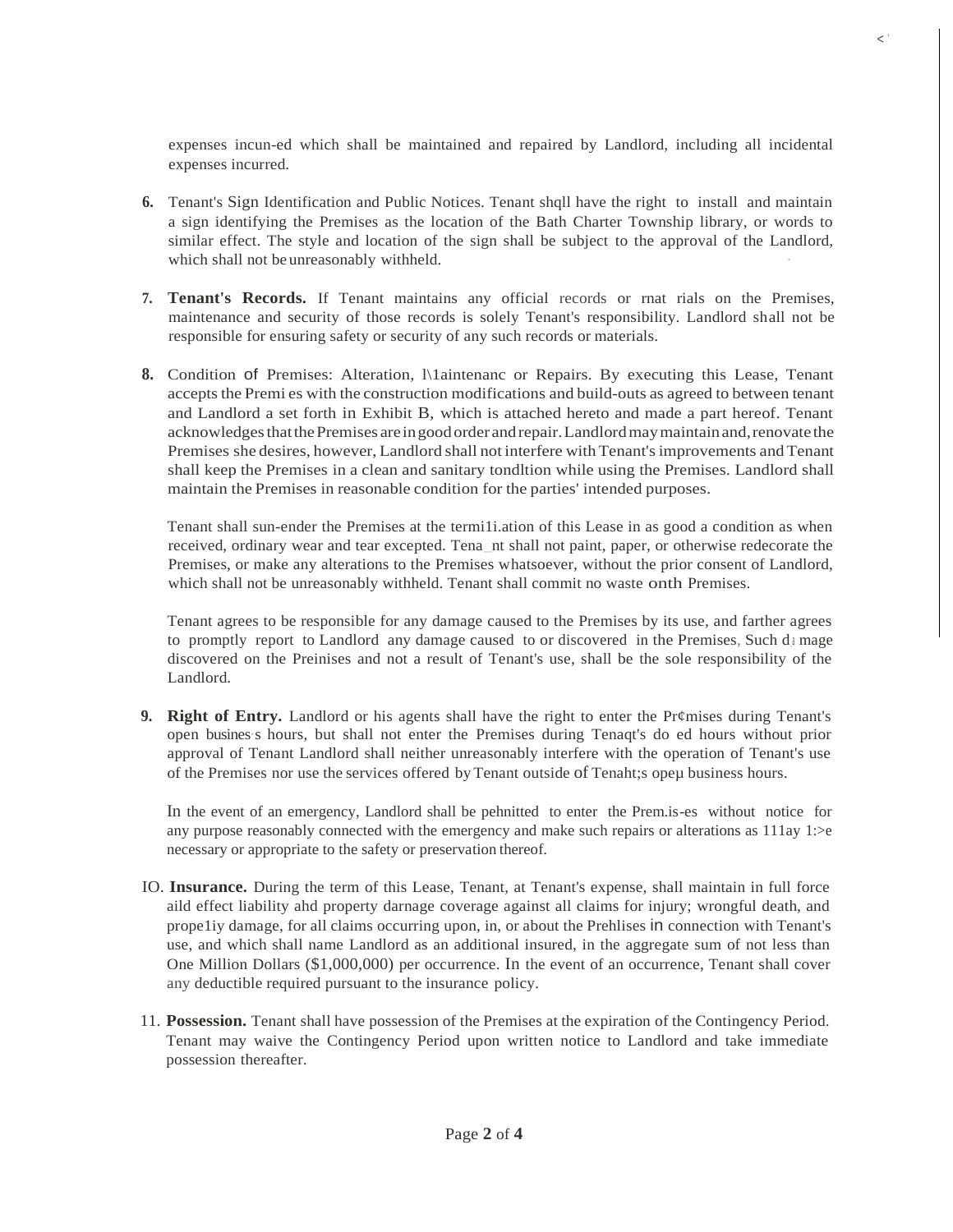- 12. **Trade Fixtures and Personal Property.** Tenant shall restore the Premises to substantially the same condition in which the Premises was at the time the Tenant took possession, ordinary wear and tear is accepted.
- 13. **l 1irc or Destruction.** If the Premises is destroyed or otherwise damaged to the extent that it is unusable by the Tenant, regardless of mam1er, cause or fault, the Landlord is obligated to rebuild or repair the Premises. Furthennore, in the event of destruction of or damage to the Premises, during the time the Prt;mises are rebuilt or repaired, the Tenant may relocate to a suitable replacement premises without paying rent to Landlord during this time. If the Premises is destroyed or is otherwise damaged to the extent that it is unusable by the Tenant, the Lease shall become imniediately cancelable at Landlord's or Tenant's discretion.
- 14. **Default.** Tenant's failure to pay rent when due, or to perform any of its obligations hereunder shall constitute a default. If a default occurs, Landlord may, at his option, terminate this Lease and regain possession of the Premises in accordance with applicable law. If Tenant shall be absent from the Premises for a period of seven (7) consecutive days while in default, Tenant shall, at Landlord's option, be deemed to have abandoned the Premises. Recovery of the Premises by Landlord shall not relieve Tenant of any obligation under this Lease.

In the event of a default, it is. understood that either party to this Lease has the right to have a court determine.the actual amouritdue and  $O\setminus V$ in.g to the other. ·1 *·:* ': ::, ::. "',,, ;,,. *'':* ",

- 15. Termination of the Lease.'This Lease shall tenninate upon the expiration of the Lease Tenn or upon three (3) months written notice ofLandlorclor Tenant to the other at the addresses listed herein. Upon the expiration of the Lease·Tem1, qr upon the. earlier tennination of this Lease, Tenant shall surrender peaceable possession of the Premises.
- 16. **Assignment and Subletting.** Tenant shall not assign this Lease in whole or in part or sublet all or any portion of the Premises without written consent of the Landlord, which shall not be unreasonably , vithheld.
- 17. **Liens.** Neither Tenant nor Landlord shall cause or pennit the Premises or any part thereof, or Tenant's leasehold interest therein, at any time during the Lease Tenn, to become subject to any vendor's, mechanic's, construction, laborer's or materialmen's lien or other lien based upon the furnishing of material, services or labor to Tenant, Landlord or the Premises and contracted for by Tenant or Landlord, nor shall Tenant cause Tenant's leasehold interest to be mortgaged or otherwise to stand as secmity for the repayment of any debt owed by Tenant.
- 18. **Waiver of Liability.** Tenant hereby releases and discharges the Landlord, including officers, employees, agents, family members, invitees, and guests of the Landlord, from all liability arising from loss, damage or injury caused by any intentional act, negligence, fire or other casualty by the Tenant to the extent of any recovery by the injured party under a policy of insurance which pennits waiver of liability and waives the insurer's rights of subrogation.
- 19. **Waiver.** Landlord's or Tenant's failure to enforce any term of this Lease shall not be deemed a waiver of the enforcement of that or any other tem1, nor shall any acceptance of a partial payment of rent be deemed a waiver of Landlord's or Tenant's right to the full amount.
- 20. **Notices.** Any notice which either Landlord or Tenant may, or is required to, give may be served personally or sent by first-class mail, postage prepaid, to the address set forth on Page I of this Lease or at such other places as may be designated in writing by the parties from time to time.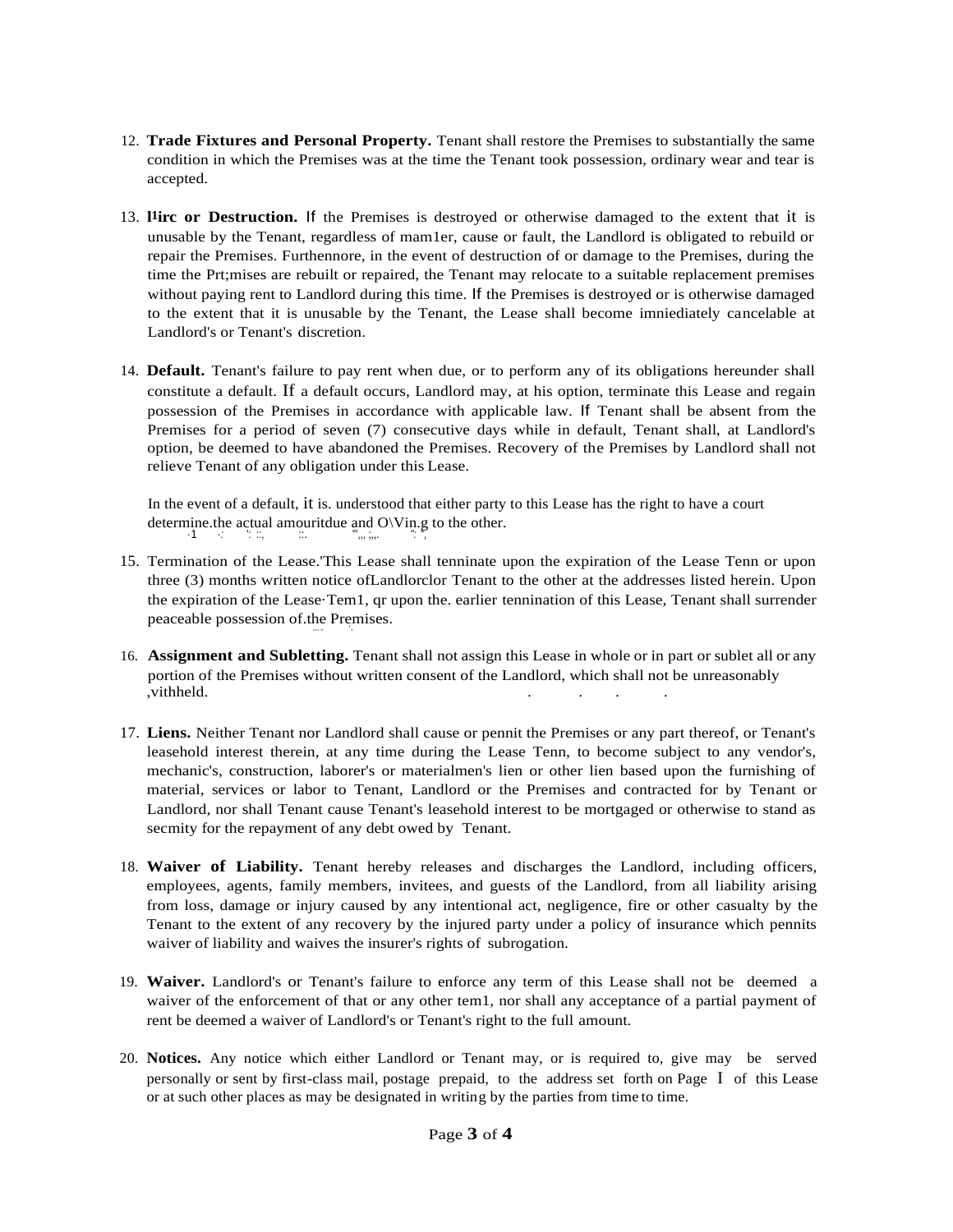- 21. **Severability.** If any part of this Lease shall be held invalid, the remainder shall remain in full force and effect to the fullest extent pem1itted by the law.
- 22, **Entire Agreement.** The foregoing constitutes the entire agreement between the parties and may not be modified except in writing, signed by both patiies.
- 23. **Jurisdiction ancl Venue.** This Lease shall be governed by and interpreted and construed in accordance with the laws of the State of Michigan and venue for any disputes shall lie in Clinton County, Michigan.
- 24. **Time is of the Essence.** Time shall be of the essence of this Lease.
- 25. **Effective Date.** The parties have caused this Lease to be signed and it shall be effective as of the day and year first above wiitten.

#### **LANDLORD TENANT**

**Daryl Kesler** By: *)?Cl <sup>r</sup> .\_,,,. I//* /. / /;;f". *{/ <sup>k</sup>* \_;. *<sup>I</sup> ? 7,f ,J' \_)* ,/ ,:,,;, *,?* ;;,;,-.,

Date:  $I \frac{D}{i} o/2$  3

sath Charter-Jownsnip Mar  $3y$ Date: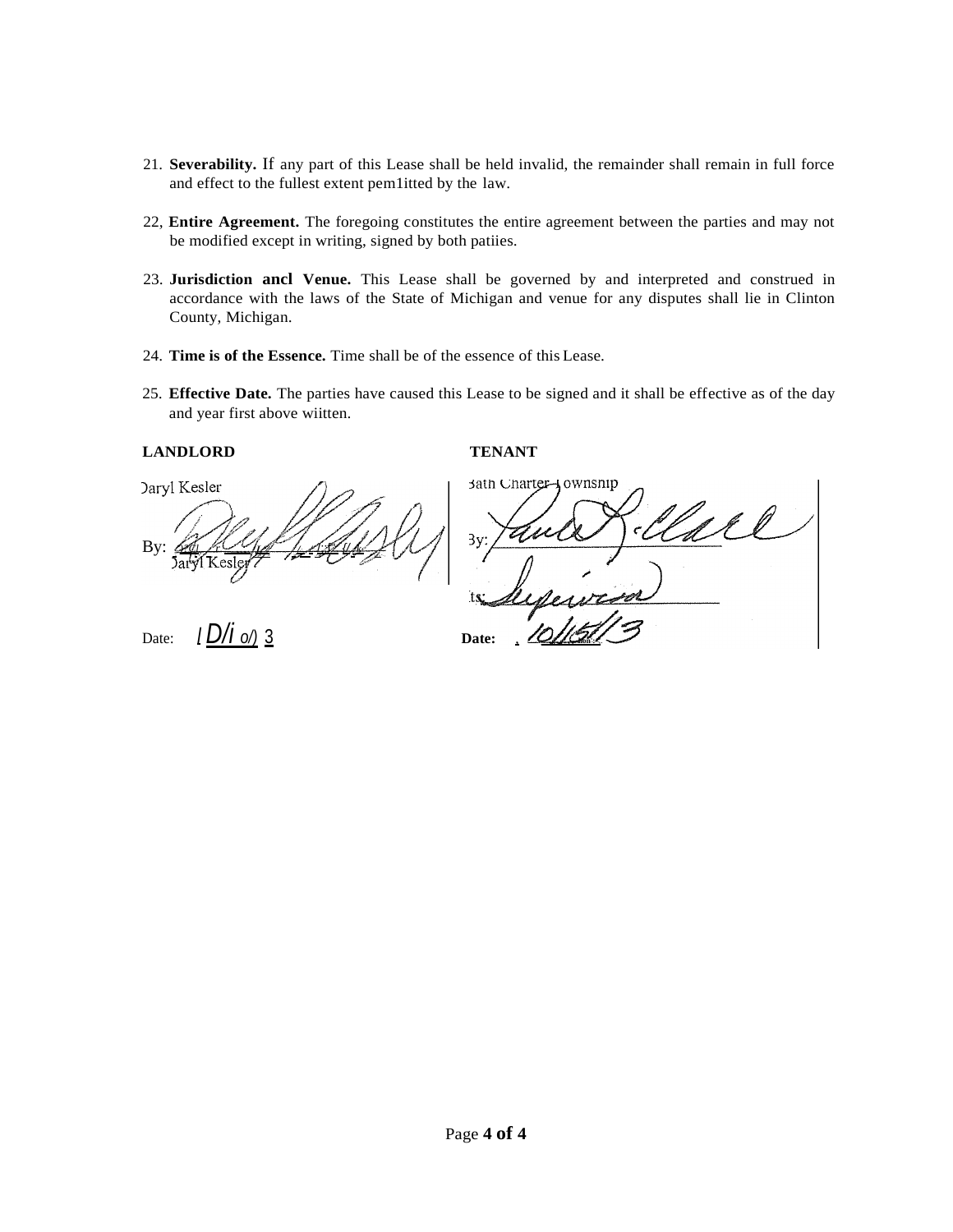#### LIBRARY SERVICES CONTRACT BETWEEN THE DEWITT DISTRICT LIBRARY AND BATH TOWNSHIP LIBRARY

AN AGREEMENT made this day of 3018, by and between the DeWitt District Library ("DeWitt"), a district library established under 1989 PA 24 and Bath Township Library ("Bath"), a township library established under 1877 PA 164, both located in Clinton County, Michigan.

WHEREAS, DeWitt is a duly authorized and established library in the State of Michigan pursuant to 1989 PA 24 ("the DLEA"); and

WHEREAS, Bath a duly authorized and established library in the State of Michigan pursuant to 1877 PA 164; and

WHEREAS, pursuant to Section  $12(g)$  of the DLEA, DeWitt has the authority to enter into a contract to give library-related service to a library within or without the district; and

WHEREAS, DeWitt desires to provide library service ("Library Service") to the residents of Bath.

THEREFORE, the parties agree as follows:

- 1. Provision of Library Service. During the term of this Agreement, DeWitt agrees to provide Library Service to the residents in Bath's legal service area (Bath Charter Township). Library Service includes all services offered by DeWitt unless such services are restricted by any of DeWitt's licensing or other agreements with vendors.
- 2. Term. This Agreement shall begin on July 1, 2017 and shall continue until June 30, 2018, unless the Agreement is terminated pursuant to Section 5 below.
- 3. Funding. Bath agrees to pay DeWitt a total of \$12,000 for Library Service. The first payment of \$6,000 shall be due on or before March 1, 2018 and the second payment of \$6,000 shall be due on or before June 30, 2018.
- 4. Termination. Any party may terminate this Agreement by giving sixty (60) days' written notice. However, if the Agreement is terminated, Bath shall be required to pay the pro rata amount of the funding obligation in paragraph 3 based on the effective date of termination (the pro rata amount shall be based on the July 1, 2017 – June 30, 2018 term).
- 5. Severability. If any part of this Agreement is held to be invalid or unenforceable under the laws of any jurisdiction where this Agreement is to be performed or sought to be enforced, the remaining provisions shall be enforceable to the maximum extent permitted by law; provided, however, that such remaining provisions effectuate fully the intent of the parties as manifested herein.